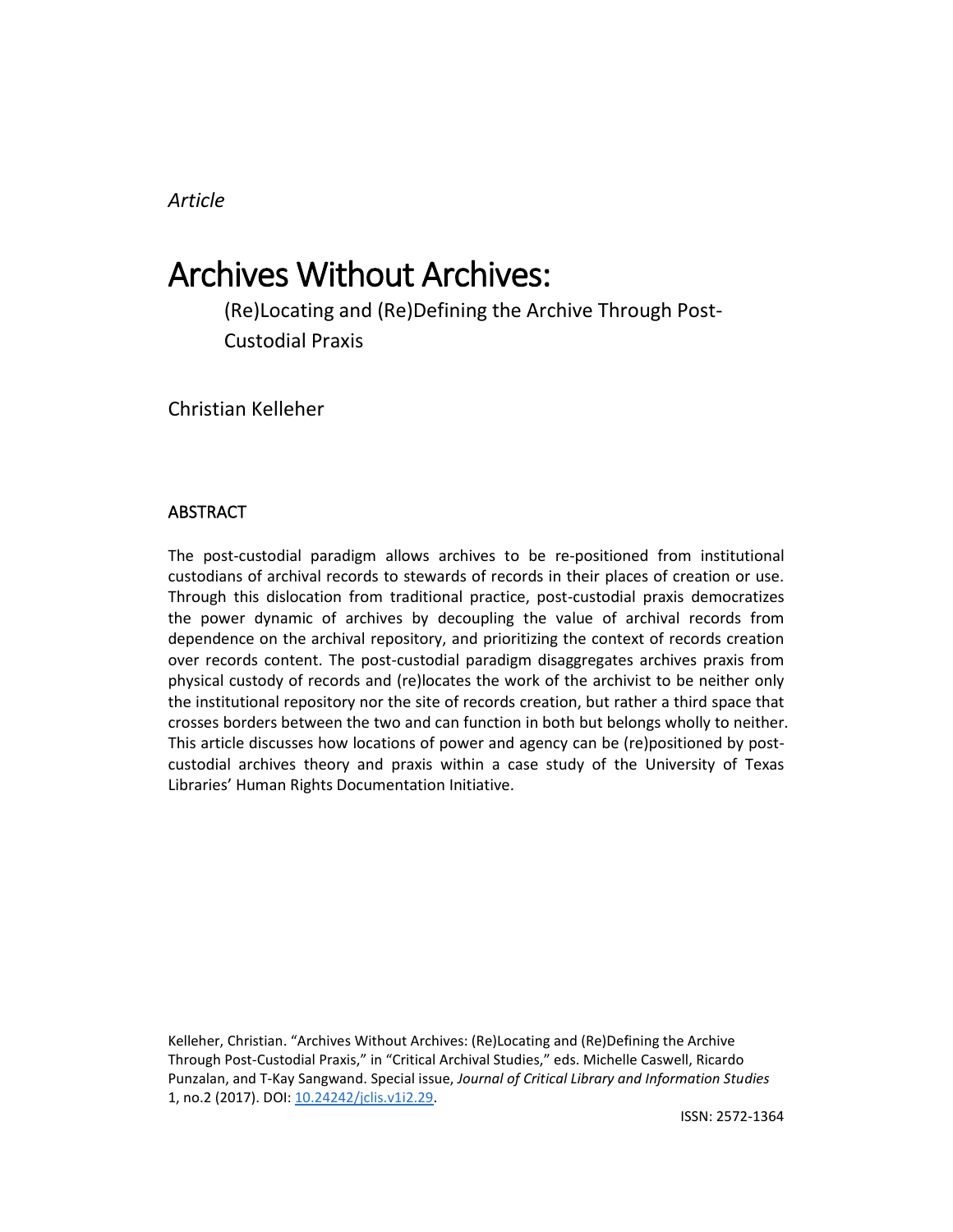*Social power is today more than ever mediated by power over things. The more intense an individual's concern with power over things, the more will things dominate him.*

Max Horkheimer $1$ 

#### INTRODUCTION

 $\overline{\phantom{a}}$ 

Inspired by the 2007 conference "Human Rights Archives and Documentation: Meeting the Needs of Research, Teaching, Advocacy, and Social Justice" held at Columbia University and co-sponsored with the Center for Research Libraries, the University of Texas Libraries established its Human Rights Documentation Initiative to preserve and provide access to records of human rights conflicts both locally and globally.<sup>2</sup> The initiative's grant funding organization urgently connected UT Libraries (UTL) to a Rwandan non-profit working to document and educate the public about that country's 1994 genocide. UTL immediately found itself confronting very practical acquisition and access conditions atypical for an academic manuscript repository. Not only did it face pragmatic challenges of documentation created in a developing country half way around the world, but also an extraordinary imperative for active ethical decision-making with an engaged activist organization and a community still coming to terms with the living legacy of its horrific history.

In this article, I will examine the functional and ethical challenges that UTL faced when it undertook its international human rights documentation program, and the postcustodial model that was adopted to address those challenges. Next, I will look beyond the specific, pragmatic rationale that led UTL to post-custodialism for its human rights documentation initiative to scrutinize the post-custodial model through the lens of Critical Theory. I will consider how post-custodial praxis (re)balances power, and (re)defines and (re)locates the archival enterprise by further engaging and representing communities of records creators and users to diversify and democratize the historical record. Practical necessity, though informed by theory, originally drove UTL's work. A deeper understanding and refinement of the project through theoretical (re)examination came later. $3$ 

<sup>1</sup> Max Horkheimer, *Eclipse of Reason* (New York: Oxford University Press, 1947).

<sup>2</sup> Fred Heath, et al, "Confronting Challenges of Documentation in the Digital World: The Human Rights Documentation Initiative at the University of Texas," in *Transforming Research Libraries for the Global Knowledge Society*, ed. Barbara Dewey (Oxford: Chandos Publishing, 2010); and Christian Kelleher, et al., "The Human Rights Documentation Initiative at the University of Texas Libraries," *New Review of Information Networking* 15 (2010).

<sup>&</sup>lt;sup>3</sup> In this article, I will occasionally use the convention of placing the prefix "re" in parentheses indicating the active and reflexive use of the following verb. So, for example, "(re)balance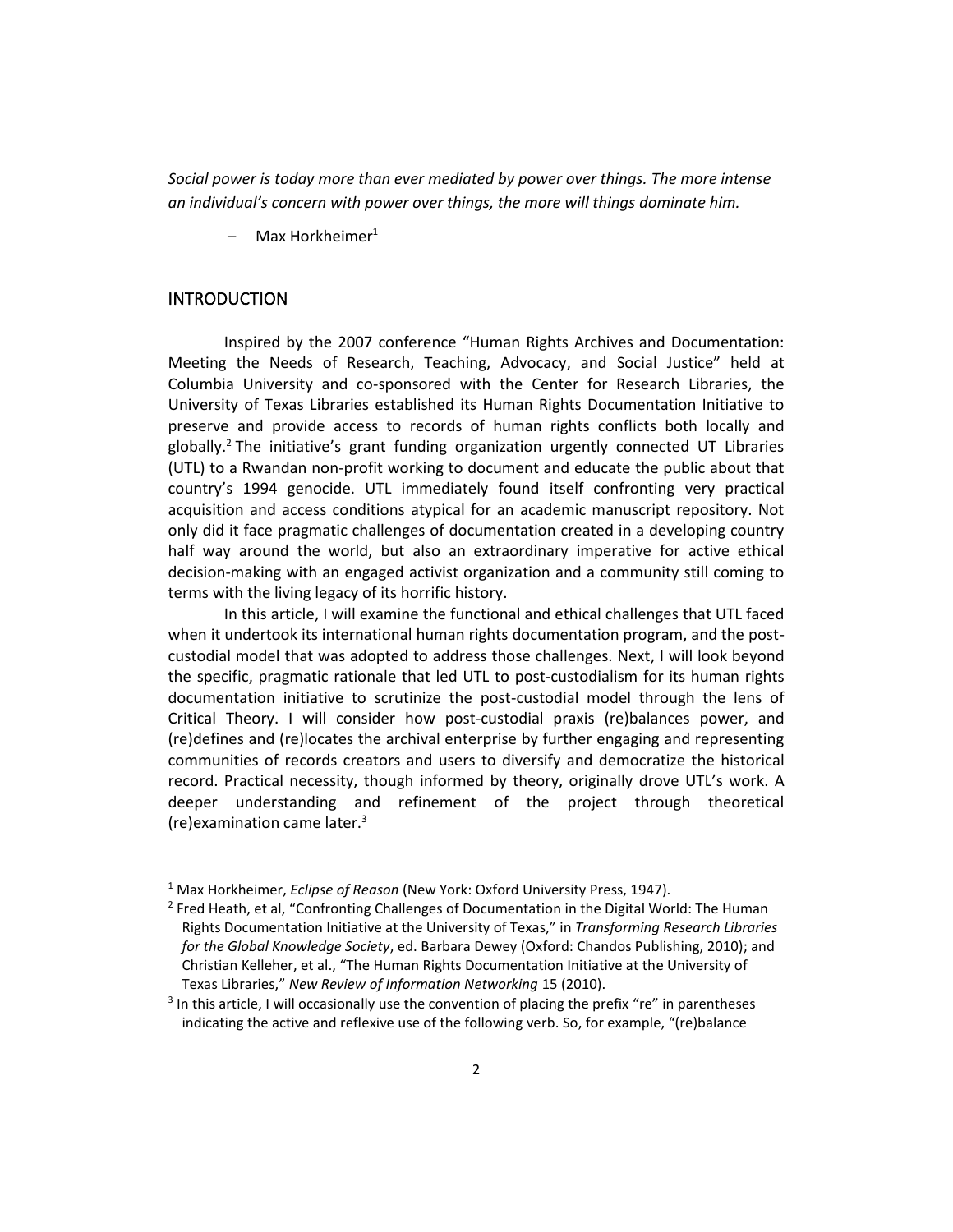### IN PRACTICE: THE HUMAN RIGHTS DOCUMENTATION INITIATIVE

UTL's Human Rights Documentation Initiative (HRDI) launched in 2008 with a collaborative partnership with the Kigali Genocide Memorial Center in Rwanda. Subsequent projects followed in Southeast Asia documenting the conflicts in Burma (Myanmar), in Central America with collections of documents from the civil wars in El Salvador and Guatemala, and with oral history testimonies and documentation on the local impact of the death penalty in Texas. As originally conceived, HRDI was to be a traditional custodial archives project. UTL aimed to identify important collections of human rights documentation relevant to the teaching, learning, scholarship, and activism happening on campuses in the U.S., and bring that documentation to UT where it would be preserved, cataloged, digitized, and made accessible. The HRDI mission was primarily scholarly, but also humanitarian in a broad sense; by preserving the documentation of human rights conflicts and making it available to current and future generations of scholars, UTL would engage students and researchers locally and globally, and enable activists to use documentation in pursuit of education, scholarship, memory, and justice.

Quickly within the first year of operation, UTL recognized that the traditional custodial assumption of the project would significantly limit the availability of documentary resources. Holders of records most relevant for current research, or potential partner organizations created documentation not to file away in an archive, but to actively support their own ongoing programs. Organizations and individuals recognized that documentation had historical and research value, but it also represented immediate operational, symbolic, evidential, legal, political, memorial, and other values that would be lost or diminished if the original records were transferred away from their organization—or worse, out of the country. The records creators or local repositories that were to become UTL's partner organizations acknowledged the benefits of working with UTL, which had technical knowledge and infrastructure and funding resources that they lacked locally. But at the same time, the records remained central to the partners' identities, relevance, and effectiveness as human rights organizations, and to their relationships of trust and engagement within their community. They were unwilling to give that up, and UTL archivists did not want to insist. Additionally, partners were sometimes ambivalent to the relevance of UTL's mission and goals, or even mistrustful of an organization that represented a country or

power" means to balance and rebalance, to change not only the balance of power, how power is balanced, but also the process through which power is balanced.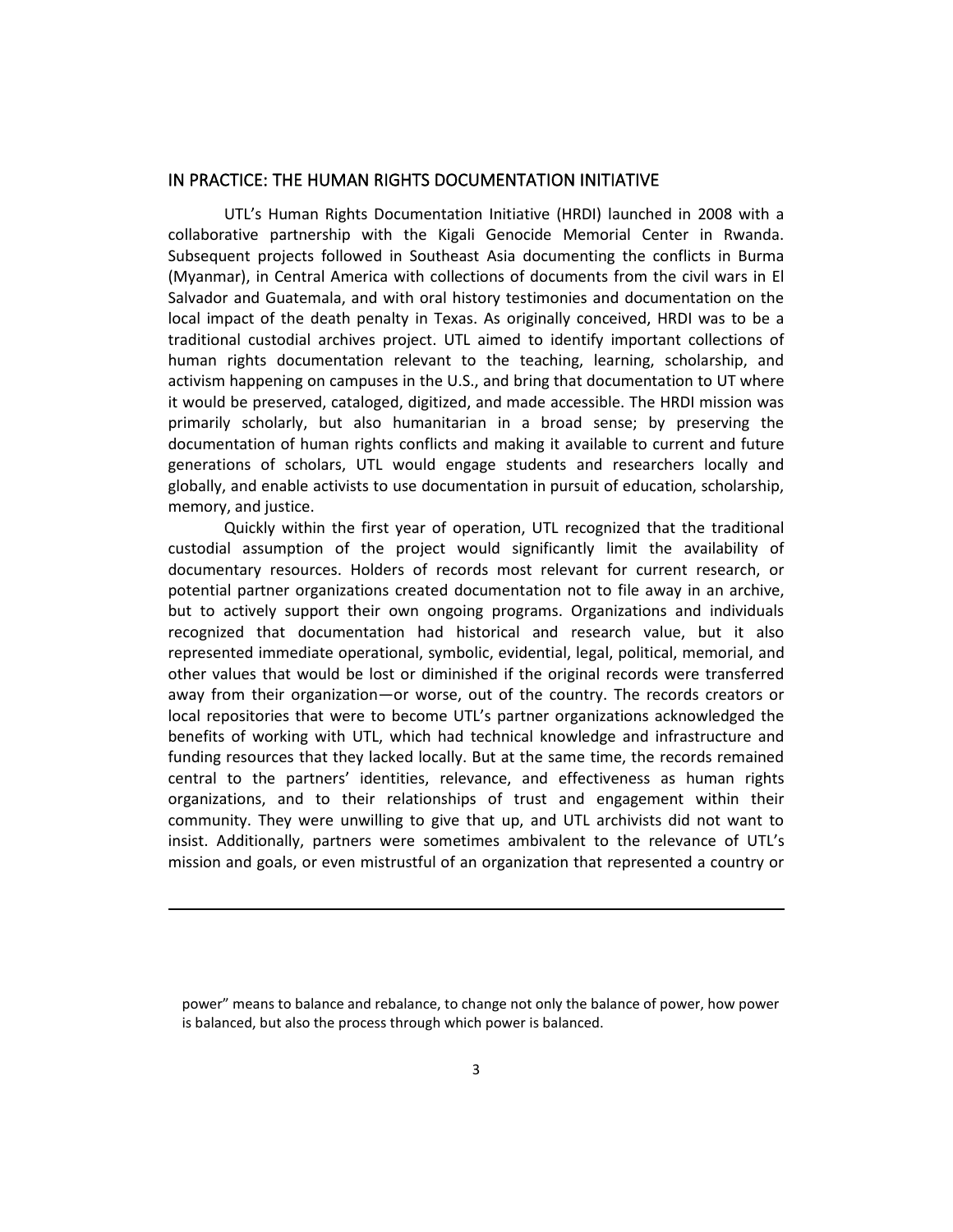power structure that had either been implicated in the causes of their human rights conflict, or failed to intervene to stop it. These partners' dilemmas echoed what Andrew Flinn et al. had found in research on independent community archives in Britain where communities were alert to the value of partnerships with mainstream archival organizations, but desired to "retain their autonomy and independence in any relationship and participate in partnerships and project work very much on their own terms." 4

For the very practical necessity of finding a documentation and partnership model that was equitable and sustainable, UTL had to (re)evaluate its assumptions and project plan. UTL archivists searched for an alternative model that would enable it to attain HRDI's goals to support teaching, learning, research, and activism while at least not interfering with—and preferably strengthening—the various missions and goals of partner organizations. The post-custodial archives paradigm as expressed by F. Gerald Ham provided just such a model. Ham wrote,

During the custodial era, the mass of records we contended with was relatively small; the technology of records creation, storage, and retrieval was fairly simple; and we assumed a passive role in shaping the documentary record. Concern with the uniqueness of the material in our care, and the normal expectations of our custodial role, tended to make us uncommonly introspective, preoccupied with our own gardens, and too little aware of the larger historical and social landscape that surrounded us. Our introspective proclivity has isolated us from one another and fragmented our work, obscuring the advantages of cooperation and shared ideas. Our custodial ethos also has made us excessively proprietary toward our holdings, and, though technology for resource sharing has long been available, this attitude has hindered our enjoyment of its benefits.<sup>5</sup>

As early in the project as UTL's inaugural visit to Rwanda to establish the as-yet unformalized relationship, the Rwandans made clear the heavy significance of their documentation for the local community. They also expressed wariness toward the Western academy that had a history and reputation for exploiting such projects for its own research ends with no benefit to those in the local community doing the documentation or to those who are documented. Ethical practice was the primary

<sup>4</sup> Andrew Flinn, Mary Stevens, and Elizabeth Shepherd, "Whose Memories, Whose Archives? Independent Community Archives, Autonomy and the Mainstream," *Archival Science* 9 (2009), 80.

<sup>5</sup> F. Gerald Ham, "Archival Strategies for the Post-Custodial Era," *American Archivist* 44 (1981), 207.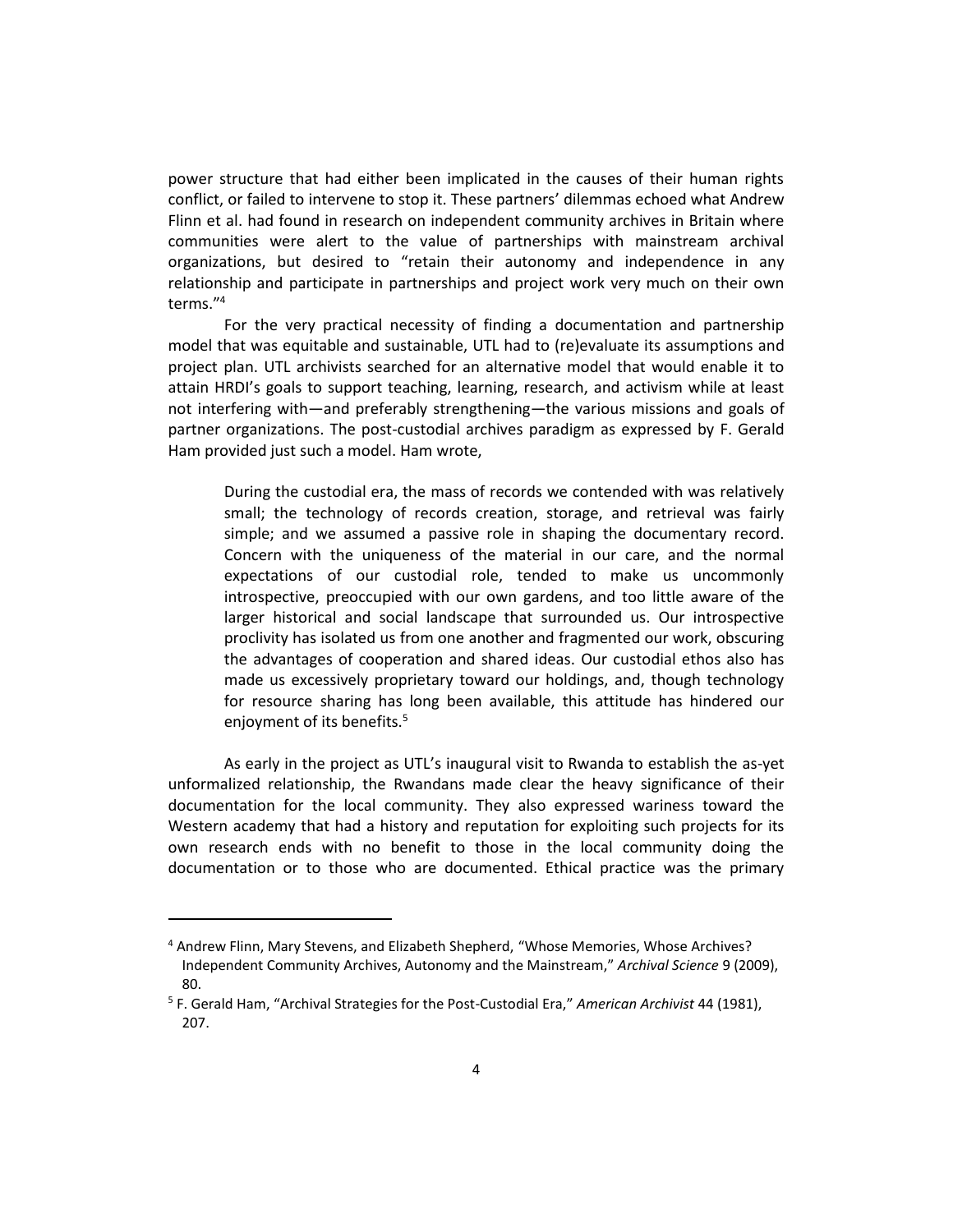concern for all involved. In an archives profession long driven by refinements of standards and practices, the specific circumstances of HRDI's partnerships that dealt directly and profoundly with victims and survivors of human rights violations, and actors and activists in human rights conflicts, called UTL leadership to critically examine their professional assumptions in the sharp light of unequal local and global power structures. With its documentation project, UTL became engaged in a human rights arena that was acutely political, cultural, developmental, and economic, and that required a vigorous focus on ethical action. Critical theorists Max Horkheimer, Theodor Adorno, and others in the Frankfurt School stressed the "necessity of active, self-conscious intervention" and recognized that positivist social science methodologies are insufficient justifications for action in circumstances such as UTL's engagement in Rwanda—that "ethics should be employed when making decisions."<sup>6</sup> Such critical (re)consideration "moves beyond explanation to a moral and ethical critique of the design, development, implementation and impacts" of archival practice.<sup>7</sup> By directly confronting a series of ethical issues presented by its human rights documentation projects, UTL was challenged to reflect on its professional assumptions and common practice on an additional conceptual level, to reevaluate theory and praxis of the academic manuscript repository. At its core, the goal of the academic repository is to support teaching, learning, and original research. The rare, unique, and primary resources of the repository and its work in appraisal, preservation, arrangement, and description provide the foundation for critical and creative study that promotes the creation of new knowledge and understanding of society, culture, and history. Environments of records creation and use are constantly evolving, and repositories must react actively and directly, as well as structurally to remain relevant and engaged with creators and users of archives.

UTL's human rights projects varied greatly according to each partner's goals and resources for records creation, preservation, description, access, and use. Digitization or management of born digital records—Ham's "technology for resource sharing," useful for both access and preservation—was a desired strategy central to all partnerships. In some cases, the partner either was an archival repository or desired to become an archival repository, and UTL consulted, trained, and provided supplies and equipment to steward the records locally. With records preserved and described, UTL was able to get negotiated, non-exclusive access in support of its goals for teaching, learning, and research support.

<sup>6</sup> David Held, *Introduction to Critical Theory: Horkheimer to Habermas* (Berkeley: University of California Press, 1980), 43.

<sup>7</sup> Joanne Evans, Sue McKemmish, Elizabeth Daniels, and Gavan McCarthy, "Self-determination and Archival Autonomy: Advocating Activism," *Archival Science 15* (2015), 340.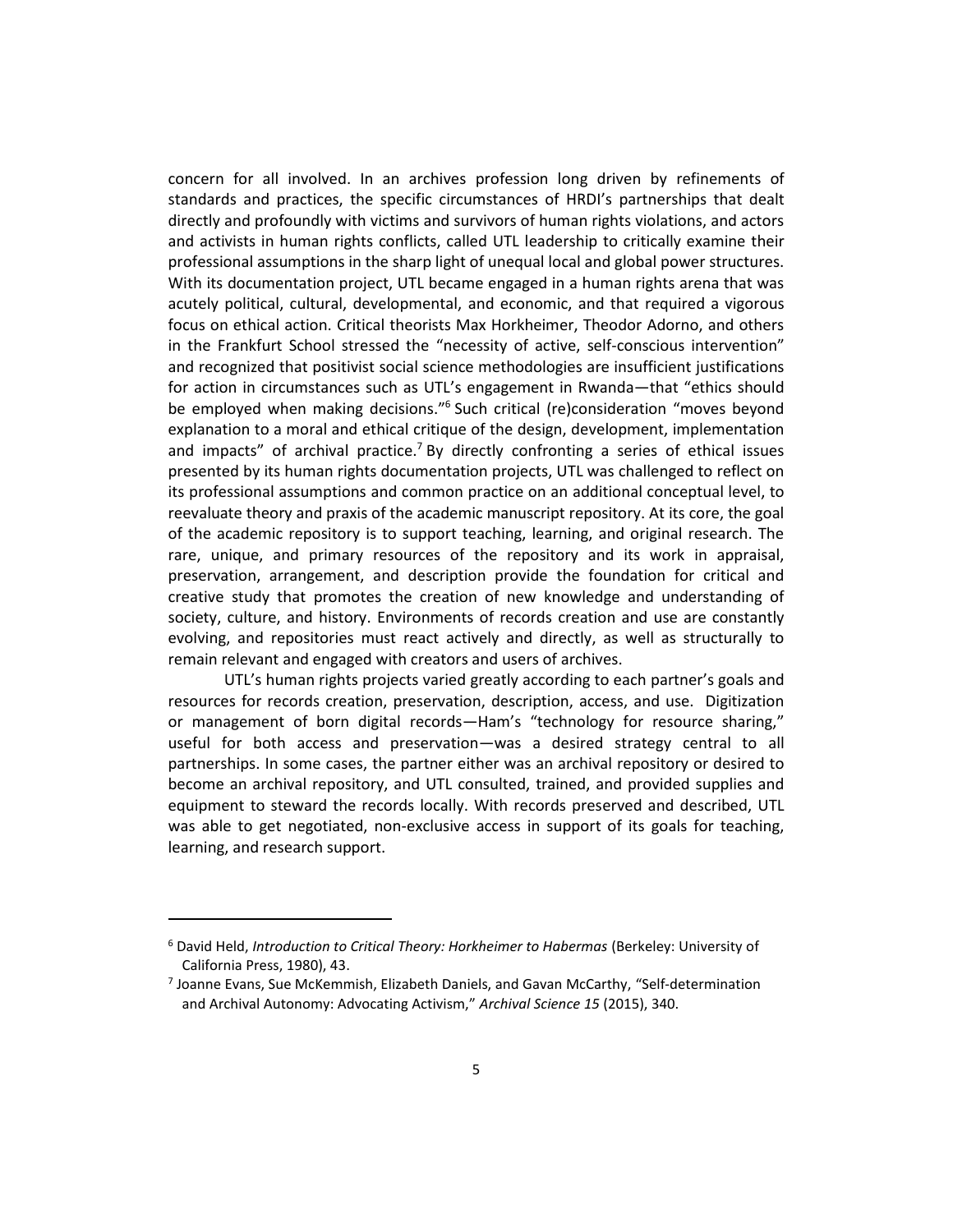In other cases, the partner did not want to take on an archival role itself. The partner recognized that the unique records it had created could, with proper treatment, be put to better use for the organization's human rights agenda, and be safeguarded from catastrophic loss due to difficult environmental or more importantly insecure political conditions. In those cases, UTL digitized documentation for preservation and designed improved access mechanisms for the partner organization, which maintained complete control over their documentation. UTL either provided or helped arrange digital back-up to secure the records, but did not insist on its own access or use. Joint stewardship and continuing dialogue between UTL and partners helped toward the immediate goals of the human rights organization; the long-term preservation of documents for evidence, memory, and historical clarity; and when appropriate—on no set timeline—eventual access by UTL and others for research and scholarship, access that otherwise may never have been possible. Custody of records at UTL was never a condition of collaboration.

## Ethics in Action

l

UTL recognized that a documentation initiative like its human rights project would be charged with acute cultural, emotional, and political significance that called for deep understanding and evaluation of the ethics involved. As a result, UTL archivists resolved to look beyond the archival literature for insight into the ethics of working with communities and individuals that have suffered cultural, emotional, physical and political trauma, loss of agency, and dislocation from human rights violations.<sup>8</sup> One important resource in this critical examination was the volume *Ethics in Action: The Ethical Challenges of International Human Rights Nongovernmental Organizations*, edited by Daniel Bell and Jean-Marc Coicaud.<sup>9</sup> Beginning in 2002, the United Nations University (UNU) and the City University of Hong Kong sponsored an extended dialogue on human rights between high-level representatives of international human rights nongovernmental organizations and prominent scholars and researchers from different backgrounds and disciplines engaging in the area of human rights. The dialogue, published in *Ethics in Action*, was conceived, "to see what kinds of questions and problems emerge when one thinks of human rights from the perspective of people or organizations that have to make choices about how best to promote rights in concrete

 $8$  Christian Kelleher, "Catching Up: Human Rights Archives and Ethics through the Lens of the University of Texas Libraries' Human Rights Documentation Initiative," (paper presented at *The Antonym of Forgetting: Global Perspectives on Human Rights Archives* conference, Los Angeles, California, October 18, 2013).

<sup>9</sup> Daniel A. Bell and Jean-Marc Coicaud, eds., *Ethics in Action: The Ethical Challenges of International Human Rights Nongovernmental Organizations* (New York: Cambridge University Press, 2006).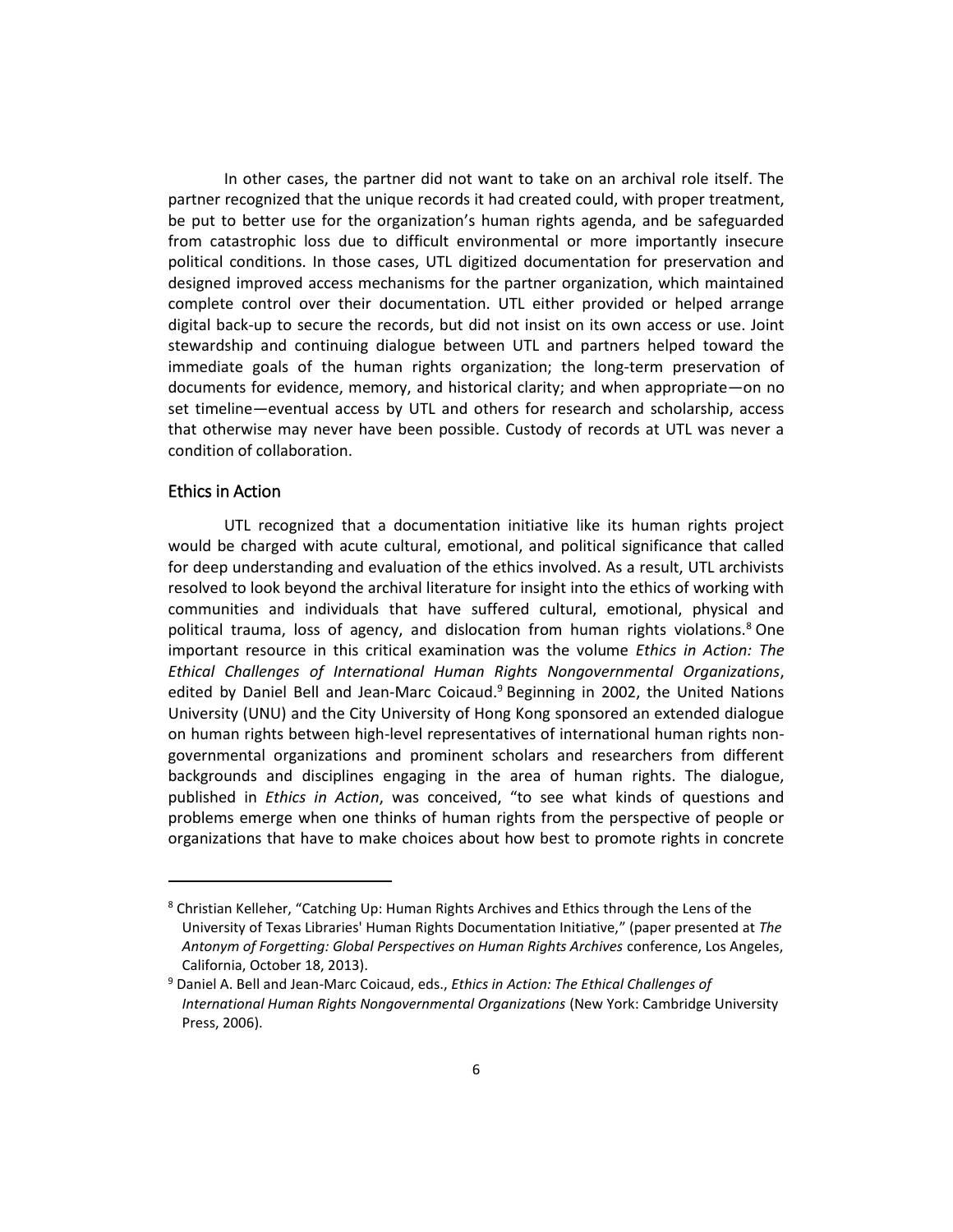contexts rather than simply from the perspective of abstract theory or even general policy recommendations."<sup>10</sup> These discussions of real-world human rights practitioners reflected the awareness shared by UTL that their decisions would have repercussions not only for their own limited academic activities and for local partner organizations, but more broadly for the communities with whom they were working. Participants, practitioners, and theorists in the UNU series of meetings identified a number of ethical challenges that Bell categorized under headings of "Unequal Power," "Dealing with Governments, "and "Dealing with Global Poverty."<sup>11</sup> The ethical dilemmas themselves didn't always fall neatly into any single one of these categories, but were often crosscutting. These challenges included: competition for resources with Global North and Global South<sup>12</sup> organizations vying for limited funding; the concept of "pornography of poverty" that can arise within this quest for funding and recognition; "conflicting desiderata" of Global North organizations with funds driving an agenda sometimes in conflict with expressed interests and cultural norms of local Global South populations; the dilemma of working with "less-than-democratic" governments; limitations imposed by the language of human rights; the prioritization of civil and political rights over economic, social, and cultural rights; and the cost effectiveness of outcomes.

The result of the UNU dialogue, in keeping with the tradition of Critical Theory, was not a set of normative guidelines—indeed, the participating human rights organizations often resolved these dilemmas with very different, even diametrically opposed approaches—but rather a hope that by actively recognizing and engaging these ethical challenges, the Global North organizations would be able to make better informed program decisions. This call echoes that made in a different venue by Randall Jimerson when he charged archivists to consider "professional values within an ethical

 $10$  David A. Bell, "Introduction: Reflections on Dialogues between Practitioners and Theorists of Human Rights" in *Ethics in Action: The Ethical Challenges of International Human Rights Nongovernmental Organizations*, eds. Bell and Coicaud (New York: Cambridge University Press, 2006), 2.

<sup>&</sup>lt;sup>11</sup> Bell. "Introduction."

 $12$  Terminology describing global power inequities varies greatly. Bell and Coicaud use "Global North" and "Global South," which has been adopted here, but others have used "developed world" and "developing world", "First World" and "Third World" and other terms. One very interesting option that unfortunately could not be used here because it would cause more confusion than it might be worth is Shahidul Alam's use of "minority world" to describe the Global North and "majority world" to describe the Global South, highlighting not racial categories but rather the fact that the majority of the world's population lives in the Global South. See Dave Hudson, "Unpacking 'Information Inequality': Toward a Critical Discourse in Library and Information Science," *Canadian Journal of Information and Library Science* 36 (2012), 71.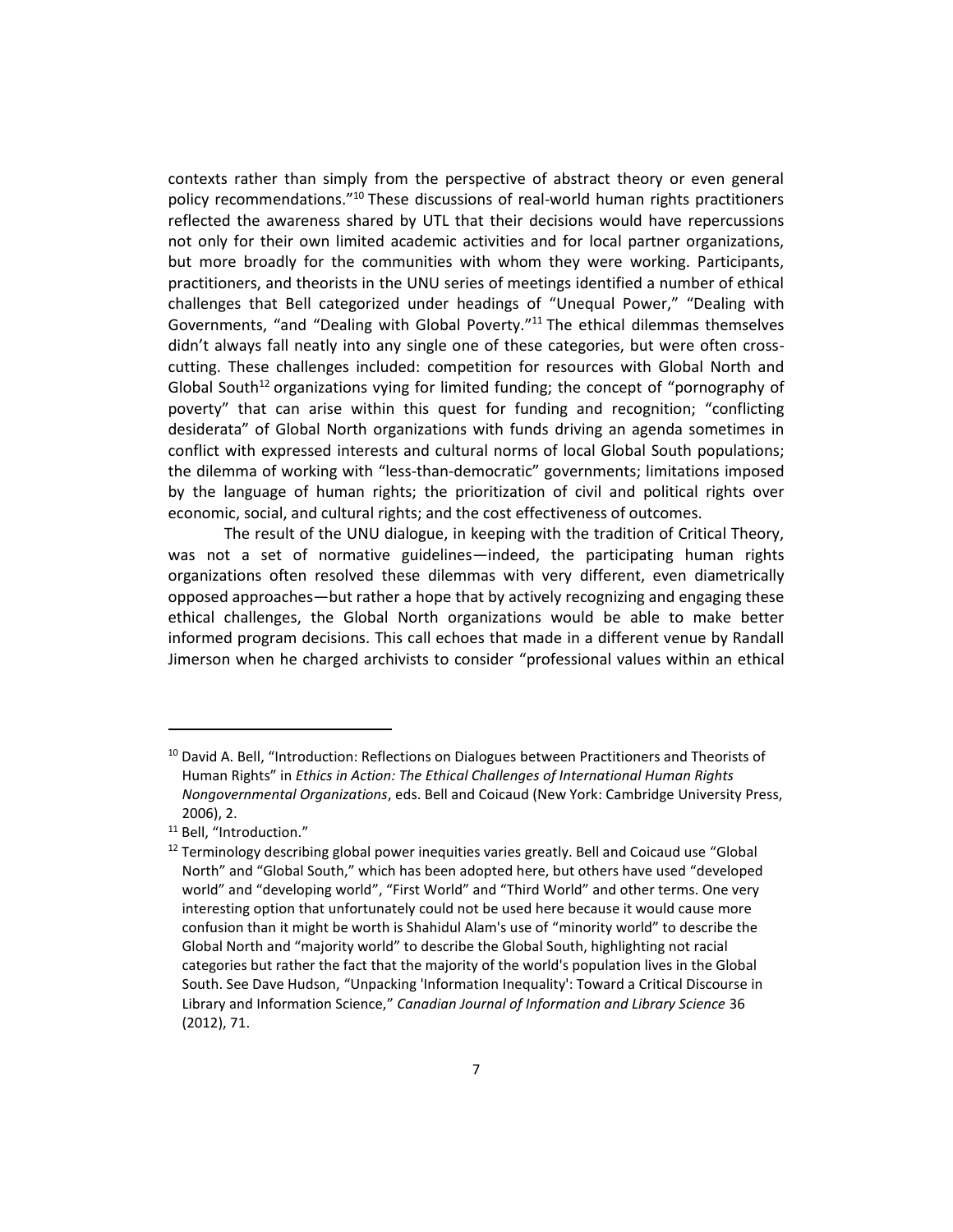context that accepts the inevitably political implications of archival endeavors,"<sup>13</sup> through a process of continual reflection, examination, and questioning of the actions of archivists and archival repositories. The UNU symposium's list of ethical challenges, while including some that were familiar from an archival perspective, presented more that were not the typical documentation-focused challenges most frequently addressed within the archives community. These important differences—not only in vocabulary and access for documents, but in power and context of records creators, repositories, and users—called on UTL project leadership to think critically and creatively about its assumptions, relationships, and processes for the documentation project.

The ethical challenge of unequal power structures is fundamental to critical evaluation of a human rights archives project because human rights conflicts and human rights organizations themselves often arise from and are undertaken on the basis of disparate power dynamics. Historically, the 1994 Genocide against the Tutsi in Rwanda, for example, had strong roots in early  $20<sup>th</sup>$  century European colonial policies that formalized and manipulated historical categories of class and ethnicity. In the decades of physical, social, and economic violence leading up to the Genocide, and during the 100 days when hundreds of thousands of Tutsis were murdered, power structures both inside Rwanda and internationally either enabled or failed to put an end to the atrocities.

UTL, as a Global North organization, recognized that it held significant socioeconomic advantages on Global South counterparts as the result of availability of resources, including funds, formal educational opportunities, technical infrastructure, and perceived standing with funders, governments, and other authorities. Such inequality of power must be a conscious consideration in all negotiations between collaborative partners regarding acquisition of collection materials, applications for grant funding, or approaches to donors for material support, so that the advantaged Global North institution does not further abuse or reduce the agency of disadvantaged Global South colleagues. All partners should instead acknowledge and promote agency in each other. In a documentation project, the documentation itself is a significant center of power in the relationship between the two parties. The process of removing documents from the custody or control of one organization to place into that of another represents a meaningful material and symbolic transfer of power that must be acknowledged and evaluated for impact and benefit. As the advantaged institution, UTL needed to explicitly recognize any unequal power balance between itself and its human rights partners so that awareness could inform how and what decisions would be made within partnerships. The post-custodial paradigm that UTL worked within was a

<sup>13</sup> Randall C. Jimerson, *Archives Power: Memory, Accountability, and Social Justice*. (Chicago: Society of American Archivists, 2009), 22.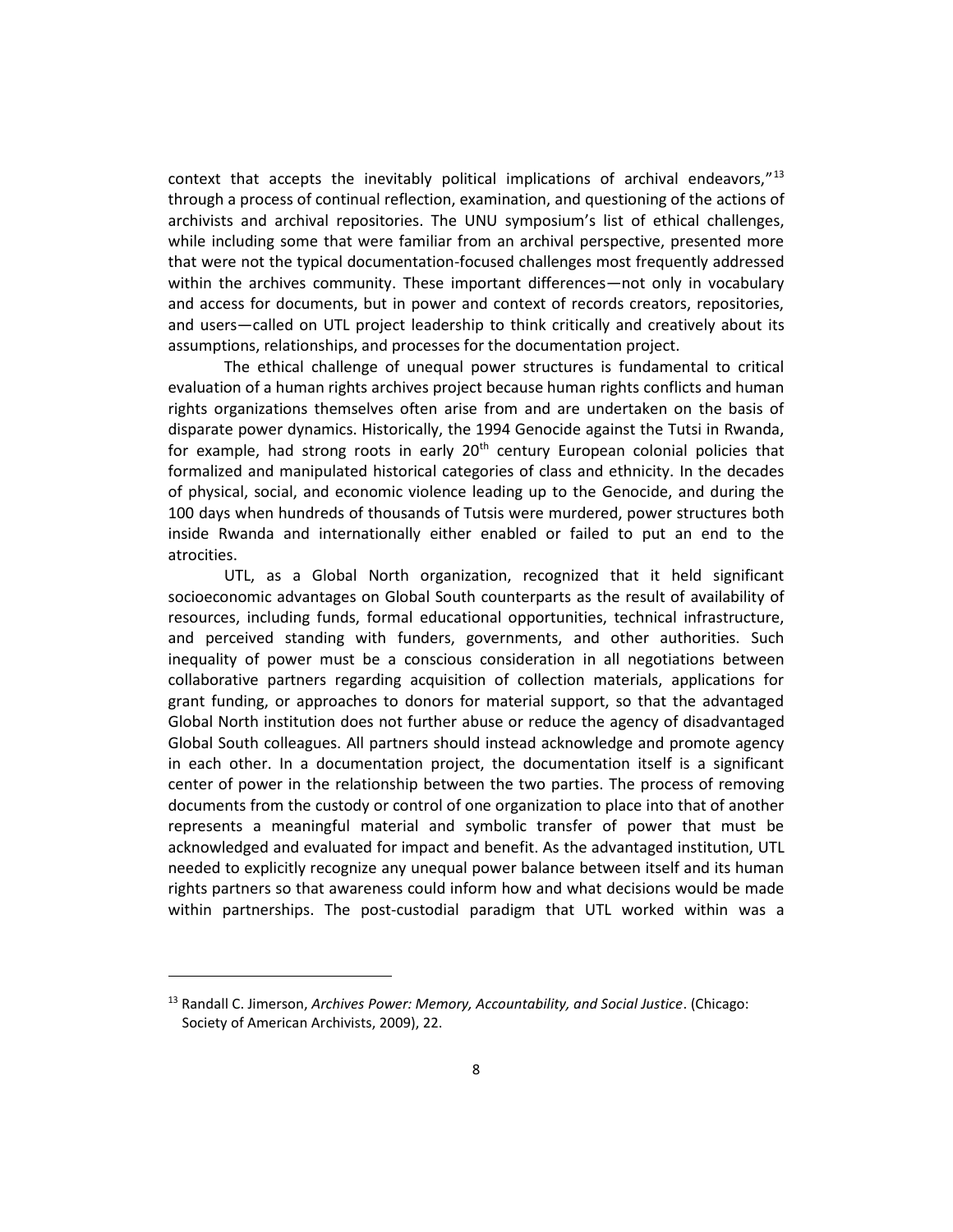deliberate attempt to (re)balance the power equation—or at least to avoid further unbalancing it to begin with.

One way that disparate power can be abused is expressed in the concept of "pornography of poverty." In the quest for support or validation in the Global North it may happen that the plight of the human rights victim can be spotlighted or sensationalized, very often without the informed consent of, or benefit to the spotlighted individual or group. This is the dilemma illustrated on the front cover image of the *Ethics in Action* book that pictures Western journalists swarming to capture the most moving photograph of starving African children. In that case, the photojournalists will earn a paycheck and perhaps renown or recognition among colleagues for the quality and significance of their work, while the often-nameless individual in the photograph may remain in the same condition of desperation, photograph or no photograph. Archivists and scholars risk the same abusive activity if documentation projects and research studies benefit their professional careers or institutions and scholars using their collections with no direct benefit to the individuals, organizations, or communities documented.<sup>14</sup> Is it enough to raise awareness of the personal plight of individuals or political conditions of human rights conflicts when the archivist is getting direct benefit but the individual or group documented is not? Critical ethical practice called for UTL to understand the context of the documentation and to empathize with the documented individuals and communities, to explore strategies through equal power partnerships to increase agency in what might otherwise become an exploitative circumstance.

UTL struggled particularly with representation and use of images of human rights victims and survivors in the library's own material. Photographs of victims are powerful images, and UTL has used them on its HRDI web page—with permission from partner organizations, but without direct discussion with those victims' surviving family members, if any such still live. Graphic testimonies of crimes and suffering speak to the

<sup>&</sup>lt;sup>14</sup> This is an ethical dilemma that I recognize for myself in writing this paper. Publication will directly benefit my career as an academic archivist, but it will not directly benefit the communities discussed. I asked myself if I should write it at all, with whom, and how? One of the choices that I made in an attempt to recognize the agency of project partners, for what it is worth, was to present very limited detail in case study examples—to not speak for the partners. Though it may be frustrating to the reader to not get full details, I reasoned that if those stories are to be told, they should be told by the partner organizations who made decisions for their own purposes. Though I am no longer formally involved with UTL, I remain engaged with at least some of our partner organizations and communities. This is another, more personal outcome of the post-custodial paradigm: Care for custodial archives is particular to an institutional role and can be more easily left behind when the archivist moves affiliation; but a post-custodial stewardship commitment can transcend affiliation and persist indefinitely.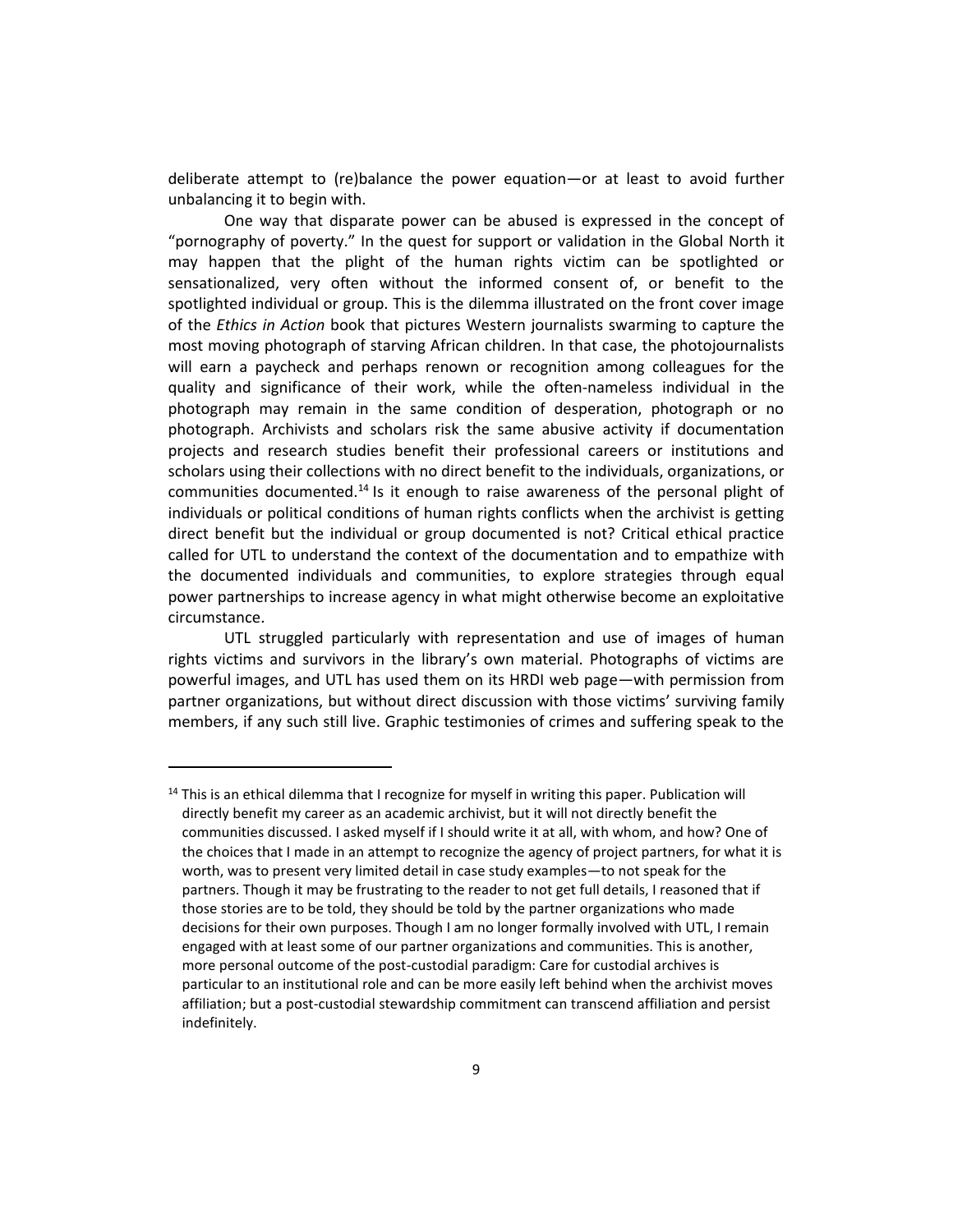deep significance of oral histories collected by partners in their communities. UTL archivists have used them to demonstrate the research value of records made available through the project. But though the images and testimonies may be openly available online, UTL still wrestled with the ethics of such use. And ultimately UTL behaviors changed to use such material less frequently, though not to stop completely.

One strategy that UTL employed in collaboration with project partners to address challenges of agency, differential access to resources, and the most direct application of benefit was very deliberate transactional use of project funding. Rather than assume transfer of documentation to UTL—either through donation or purchase as required under the custodial paradigm, UTL instead helped to arrange and purchased negotiated access to documentation that remained in the custody or control of the partner organization. Project funds were put toward the arrangement, description, preservation, and digitization of documentation, just as they would have been if the archival materials were at UTL. But the investments were made not in Texas, but locally with the partner organizations. In this way, the partner organizations and in some cases communities were able to build infrastructure and skills in digitization, metadata, software development, and preservation appropriate to the context of their organizational goals and uses of the documentation. And in two cases at least, the human rights organization developed significant local expertise that served them well beyond their partnership with UTL. Additionally, rather than acquire the original records themselves—as called for under the custodial paradigm—UTL sometimes purchased digitized copies of documentation or gained non-exclusive access to documentation as they and partners made it available online. Though somewhat unusual for a custodial archival repository, this system was very familiar and comfortable for UTL as an academic library that annually spent hundreds of thousands of dollars for access to databases. Partner organizations, with funds earned in this manner, could and did hire and train, or otherwise provide direct humanitarian aid to individuals documented in the records, so at least some saw benefit from participation in the project.

A third dilemma is "conflicting desiderata" of Northern organizations with disparate power driving an agenda that may be in conflict with expressed interests and cultural norms of local communities that created or are documented in an archival collection. When an international organization works in partnership or competition with a local organization, group, or even individual, who sets the agenda? The Global North institution may assume that its "enlightened," liberal, positivist values, practices, and technical standards apply equally for other populations. And the disempowered Global South partner, accustomed to the dominating ideology of the Global North, may defer to that assumption. American and European-derived archival standards, practices, and assumptions may be prescriptive and inflexible when confronting cultural circumstances and purposes different from those they were originally intended for. The rationales of the Global North and implications for the Global South of appraisal, acquisition, arrangement and description of archives to Western standards, or providing access with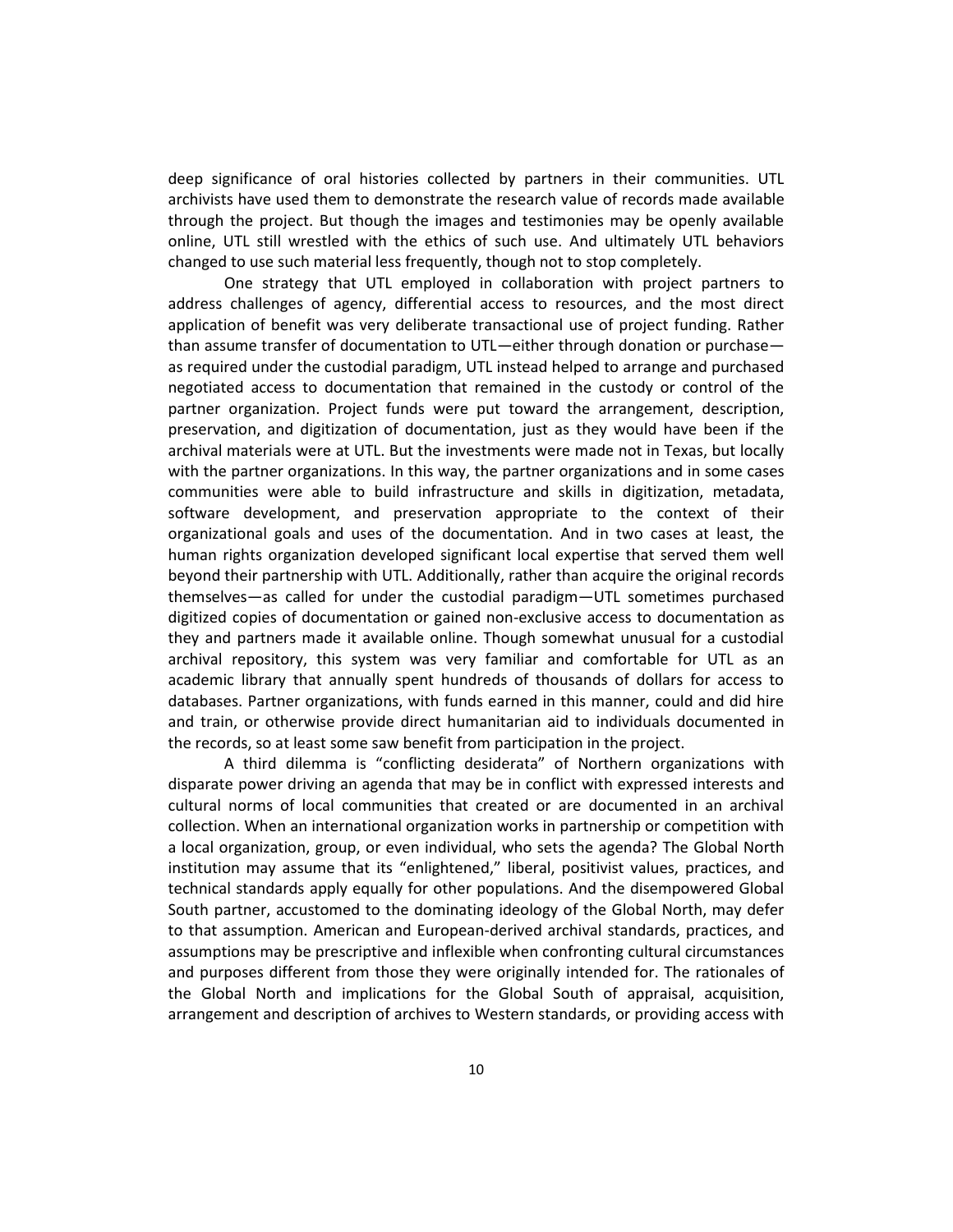Western freedoms in mind, need to be explicitly considered, or they may be implicitly adopted as a result of unequal power structures. Bonny Ibhawoh observed in *Ethics in Action* that international nongovernmental organizations "have been unable or unwilling to go beyond their Western liberal roots to draw on eclectic Third World perspectives in formulating their agendas and methodologies." <sup>15</sup> Again, critical ethical practice called for UTL to reconsider its own desiderata so they weren't assumed to be shared, and to collaboratively create North-South partnerships in which the desiderata of all partners were freely developed, expressed, and valued in order to manage conflicts.

The participatory aspect of the UTL's post-custodial model meant that multiple desiderata were expressed by all collaborators. And the control maintained by partners through custody of their records meant that their desiderata could be prioritized in any cases where conflicts occurred. For example, UTL may have desired that project funds be used to translate and transcribe oral history testimonies to make them more accessible for international scholars. But local communities may prefer funds be used to engage more community members to create new testimonies in the local language accessible for them. A community with a strong oral tradition may see less value in written transcripts, and prioritize additional recording over translating and transcribing testimonies to make them more open to Global North researchers, who are more likely to have other resources readily available for those purposes. By prioritizing the partner community desiderata, testimonies could be created and presented in the best way to achieve the educational, justice, and reconciliation goals of the local community. And arguably, by facilitating more creation of records directed by the local community, scholars will have a better—if somewhat more challenging to access—universe of records for their own understanding.

The possibility of conflicting desiderata for the open accessibility of records was something for which UTL was prepared. The library expected that local partners would have serious concerns for privacy, security, and cultural integrity, which they shared. Ultimately, the accessibility of documentation was wholly determined by project partners, and ran from completely dark and inaccessible to, in one instance, wide open even beyond UTL's level of comfort.

Ethical challenges of South-North partnerships include not only how such collaborations occur, but also with whom and when. In the human rights or humanitarian realms this can mean a dilemma of whether or not to work with "less than democratic" governments or organizations that do not represent liberal Western

<sup>&</sup>lt;sup>15</sup> Bonny Ibhawoh, "Human Rights INGOs, the North-South Gap: The Challenge of Normative and Empirical Learning," in *Ethics in Action: The Ethical Challenges of International Human Rights Nongovernmental Organizations*, eds. Bell and Coicaud (New York: Cambridge University Press, 2007), 80.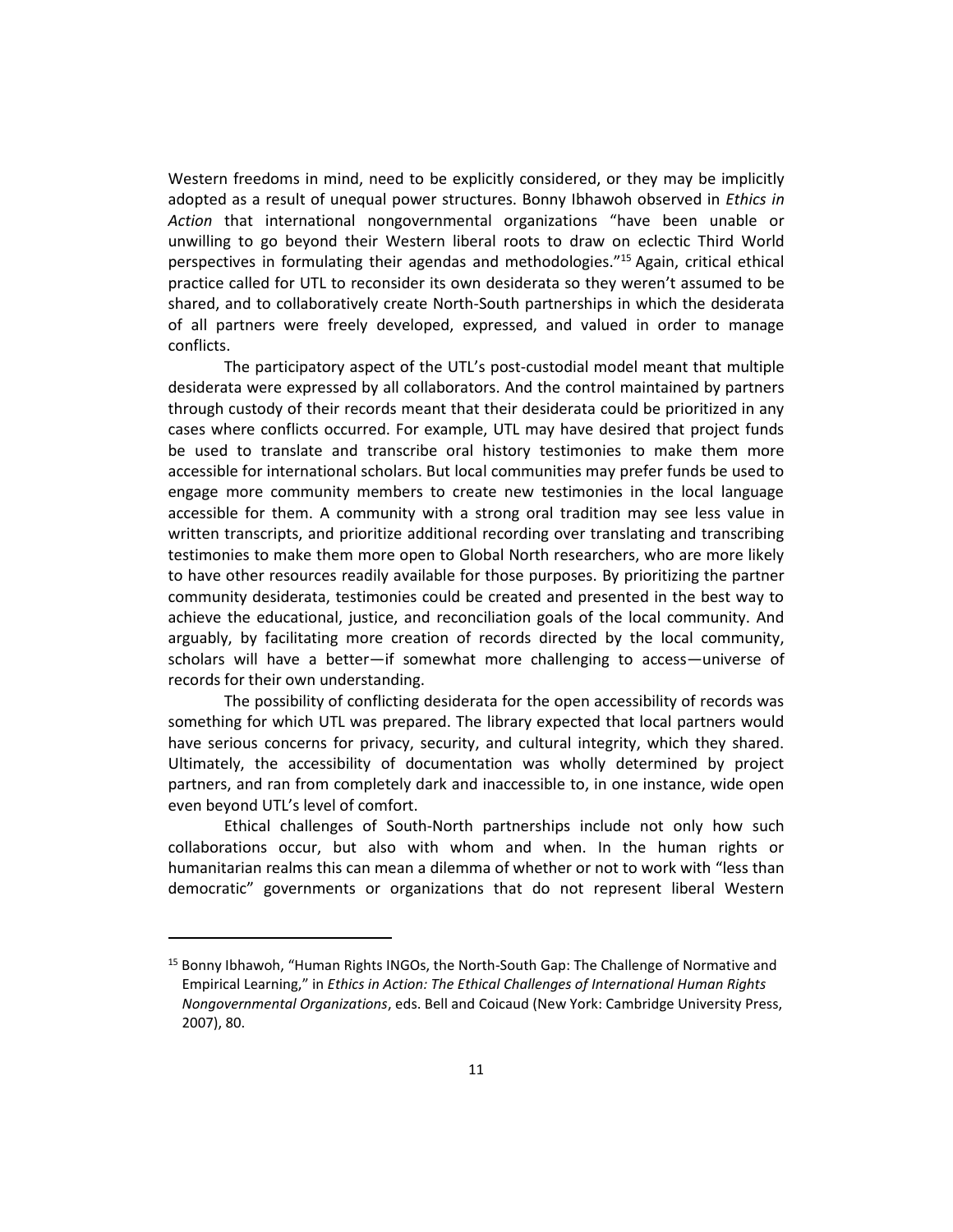ideologies. Nations are not often engaged in ongoing human rights conflicts--or do not immediately come out the other side of human rights crises—with open, liberal democratic governments. Yet these governments that may themselves be implicated in human rights violations are often the organ that defines and enforces human rights locally. And such governments may also be very significant documentation repositories. A documentation project that works only with a post-conflict focus on preserving the records of repressive regimes after they have left power, or on documenting the stories of victims, while valuable, may fail to preserve and gain timely access to important primary sources, or to understand or represent the full context of the events documented. UTL needed to consider the political implications of its partnerships and the value of those partnerships to goals of historical clarity<sup>16</sup>, completeness, and complexity of the documentary record, and the legal, administrative, and evidential demands that their collaborative programs could support.

Again, the power dynamics of the post-custodial model meant that local partner organizations were more engaged and directive in decision-making regarding whether or not to work with less than democratic government organizations. Generally, when it was considered at all, the result was the project, led by local partners, did engage such governments, even at times when UTL was resistant. UTL very much hesitated to be seen to give any sort of legitimacy—or indeed, power—to such governments by working on their terms to manage documentation and gain only limited, negotiated access. NGO partners, on the other hand, saw the unique value and significance of records held by the government. If the government opened the door even a crack, as one partner expressed it, they needed to put their foot in it. Their partnership with the University of Texas might be strategically leveraged to open that door just a little bit. For its part, UTL had to be very careful and considered in its action, but saw equal to project partners how such work might have very important results.

Finally, questions of ontology or how the concept of human rights is fundamentally understood and described may raise ethical challenges because of limitations imposed by the language of differing human rights agendas. The Global North may prioritize civil and political rights over the economic, social, and cultural rights that may be prioritized by the Global South population. A Global North archival institution may define human rights in terms of "genocide, mass incarceration, and other crimes against humanity"<sup>17</sup> while the focus of the Global South partner may be on

 $16$  Rwandan president Paul Kagame turned the phrase "historical clarity" in his address in the Amahoro National Stadium in Kigali, Rwanda on the occasion of the 20<sup>th</sup> commemoration of the 1994 Genocide. See Paul Kagame, "20th Commemoration of Genocide Against the Tutsi," Kigali, 7 April 2014 http://www.paulkagame.com/index.php/speeches/national-events/1331- 20th-commemoration-of-genocide-against-the-tutsi

<sup>17</sup> *The Antonym of Forgetting: Global Perspectives on Human Rights Archives* conference, Los Angeles, October 18-19, 2013 highlighted "widespread and systematic human rights abuse,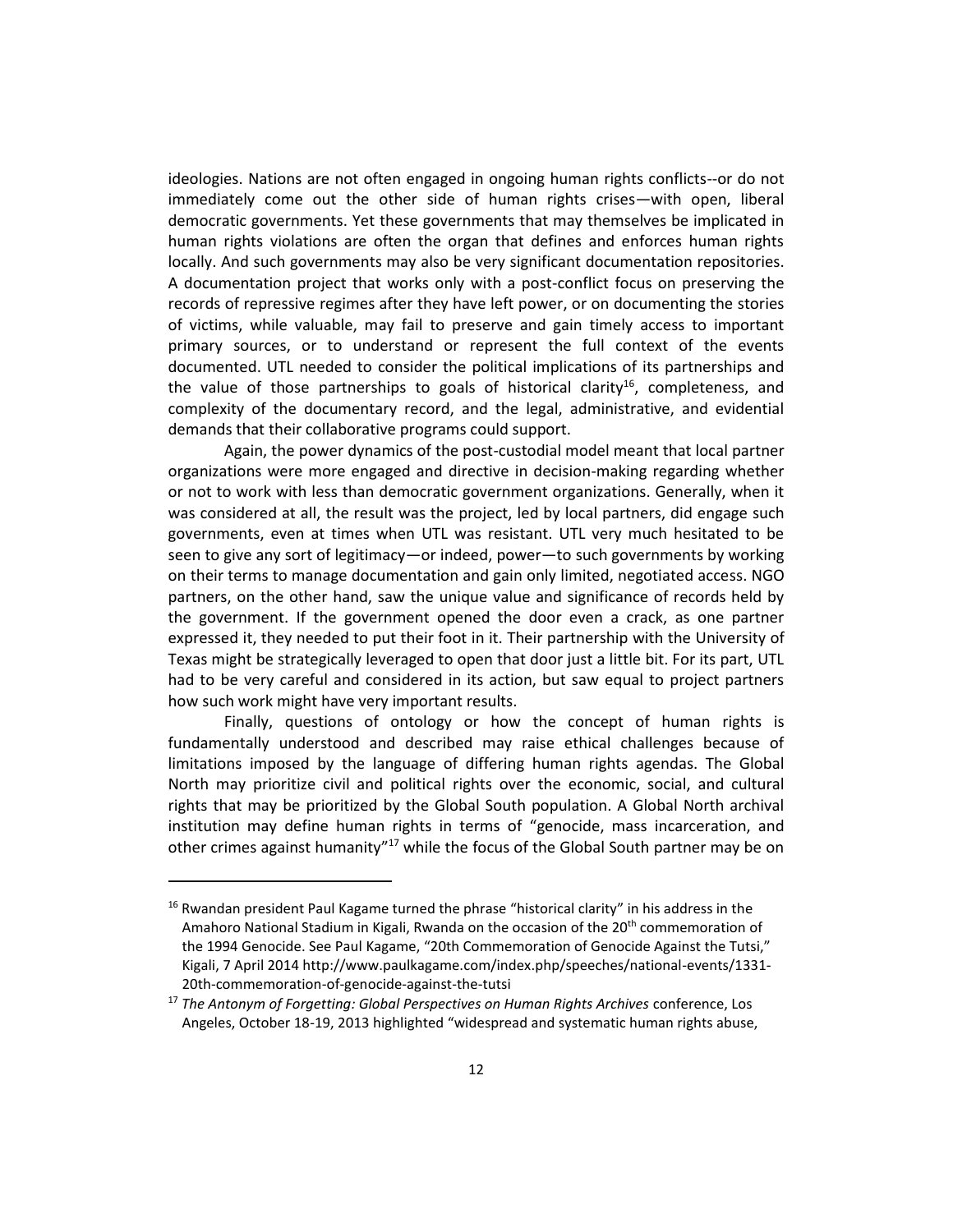less sensational rights of food, shelter, education, or expression. A documentation project that defines and describes itself using only Global North concepts will be less relevant and less reflective of the reality and context of human rights conflict than one that substantially integrates the Global South ontology. Antonio González Quintana recognized this in a report on archival policies and human rights for the International Council on Archives that described four types of archives as fundamental to documentation of human rights conflicts: those of repressive regimes, civil society, institutions created after the fall of regimes, and general public archives.<sup>18</sup> Only one of those types of archives is expressly post-conflict, and none of them is necessarily or specifically a human rights organization in the Global North definition. UTL needed to be responsive to a broader definition of human rights than was common in the Global North canon to represent not only Western civil and political research expectations but also the economic, social, and cultural context relevant to the Global South communities. The close, participatory nature of UTL's Human Rights Documentation Initiative, particularly in appraisal based on provenance, caused it to be receptive to different ontologies and different aspects of human rights and documentation that greatly benefited the library. New types of records, and new ways to consider records, as created and identified by project partners and expressed in locally-generated vocabularies, significantly improved archivists' understanding of the documentation, and opened new avenues for research. Language was consequential. In one memorable example, partner organization staff fluent in both the local language and English debated how to translate numerous index terms into English. The vocabulary that results from such discussions, only possible for UTL because the project was participatory in design, was more relevant, appropriate, and creative than either partner would have been able to do on its own.

Like the authors of *Ethics in Action*, UTL acknowledged its efforts to meet the ethical dilemmas of its Human Rights Documentation Initiative were imperfect and inadequate to overwhelming challenges. But in dialogue with project partners, through critical (re)conceptualization of traditional, custodial archival practice and

including genocide, mass incarceration, and other crimes against humanity." https://uclahumanrightsarchives.wordpress.com/ A good conference that was a venue for a variety of critical and diverse human rights and archives presentations, it nonetheless demonstrates the point.

<sup>18</sup> Antonio González Quintana, *Archival Policies in the Protection of Human Rights*, (Paris: International Council on Archives, 2009).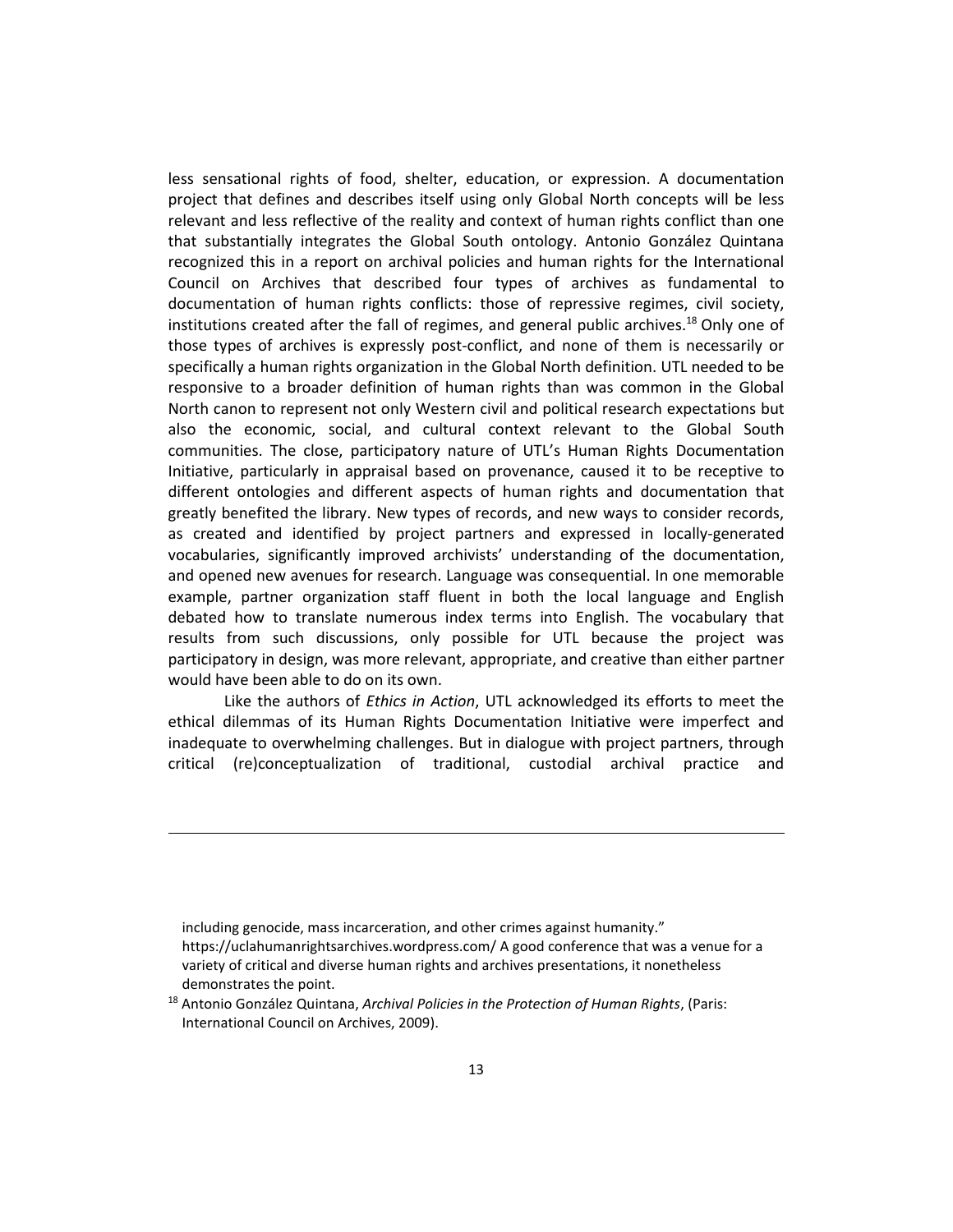(re)consideration of records in their context of creation and use, UTL improved its attempt at ethical action, and arguably the quality of the resulting archival initiative.

#### Post-custodial Praxis

 $\overline{a}$ 

By disaggregating archives from custody of records, the post-custodial paradigm liberated archives praxis from a life-cycle focus on the archives as depository, and opened it to the more extensive contexts of the records continuum. Post-custodialism has been written about elsewhere, $19$  though examination of practice is less common than theory, and has been most often considered within the framework of government archives rather than a manuscript repository setting. Manuscript repositories, including academic collections like UTL's, arguably may be even more strongly tied to custody than archives repositories, because the manuscript repository's identity is highly dependent on the uniqueness of its holdings acquired from outside the institution rather than transferred from within. While a post-custodial implementation in a government archives setting might mean that the archives department does not take physical control of records maintained elsewhere in the same institution, in a manuscript repository such implementation might mean not only post-custodial but a non-custodial arrangement where physical records are in the custody—under ownership and control—of an institution completely separate from the manuscript repository.<sup>20</sup> In such an arrangement the manuscript repository has only limited, negotiated rights of access and use of the archival records.

Such a system significantly relocates and reorients concepts of power and value for archives. In the case of UTL's HRDI, it enabled that power and value to be (re)negotiated to address ethical dilemmas. The post-custodial—and many times noncustodial—implementation meant that documentation didn't change custody or ownership, so power embodied in the documentation remained with its creator. Control of the documentation meant that the partner organizations were able to direct representation of the archives to localize benefits and avoid or limit the "pornography

<sup>&</sup>lt;sup>19</sup> Terry Cook's work provides some of the most well-considered theorizing of the post-custodial paradigm: Terry Cook, "Electronic Records, Paper Minds: The Revolution in Information Management and Archives in Post-Custodial and Post-Modern Era," *Archives & Social Studies* 1 (2007), and Terry Cook, "What is Past is Prologue: A History of Archival Ideas Since 1898, and the Future Paradigm Shift," *Archivaria* 43 (1992).

 $20$  The UTL implementation model previously has been described as "post-custodial" (even by this author), but perhaps "non-custodial" is more applicable to the practical implementation and "post-custodial" to the overarching paradigm. "Non-custodial" archives—archival documentation in which an archival institution may have a stewardship role but not an ownership role—have received very little attention in the literature, perhaps reflective of how closely tied archives are with custody, even in a post-custodial era.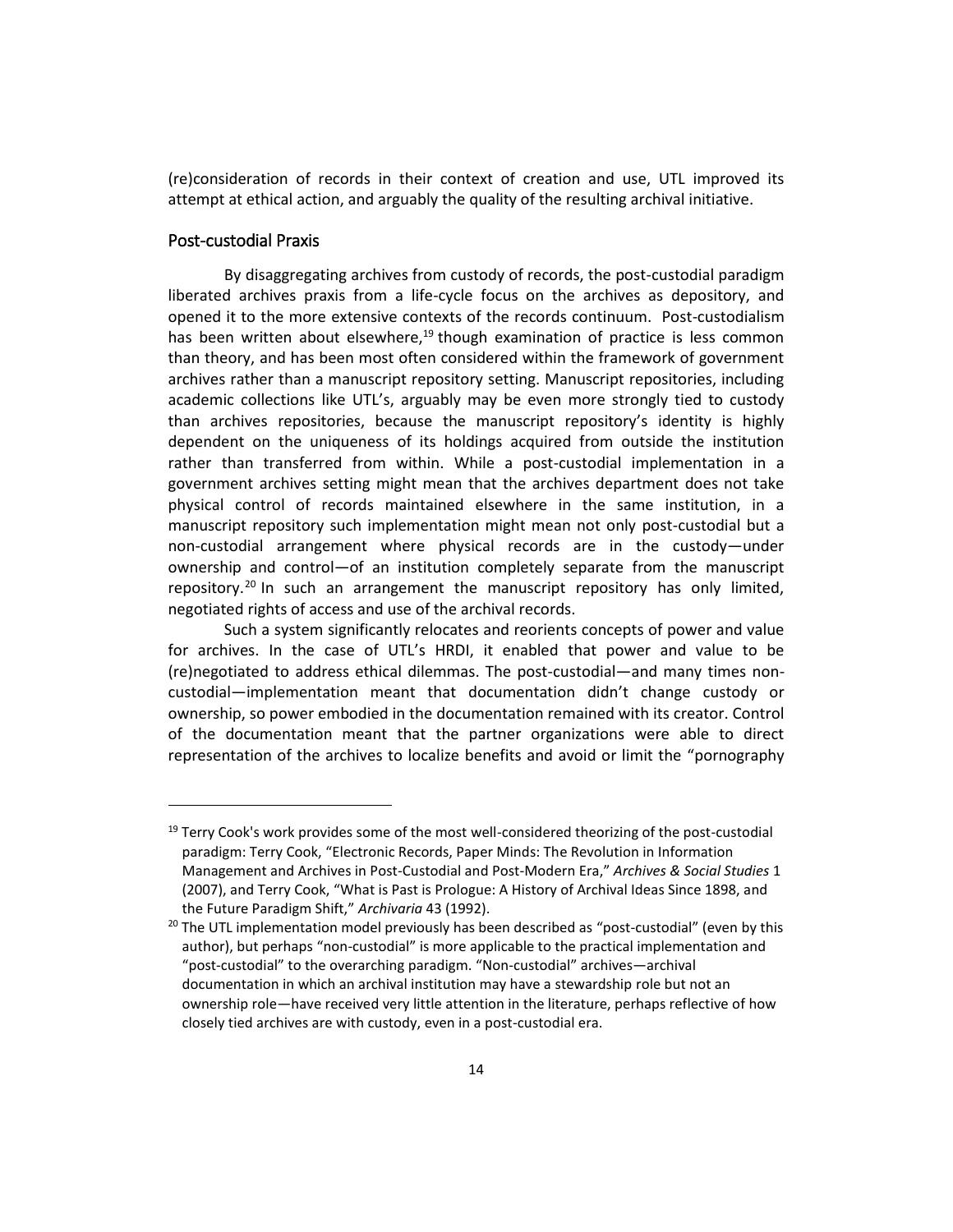of poverty"; to prioritize local desiderata in events where they conflicted with UTL's; to leverage power in nominating documentary holdings and negotiating local political relationships; to define ontology based on local social, cultural, and political modes of knowledge and understanding that were most relevant to and reflective of communities directly implicated in the documentation; and to arbitrate work plans and budgets in favor of local priorities.

For UTL's part, the archive gained access and influence—albeit negotiated access and influence—to documentary records that would otherwise have remained inaccessible, and was able to garner those records in support of its goals of teaching, learning, research, and activism. In trade for physical custody, UTL gained unprecedented levels of context for the archives in the form of working relationships with documenters and documented. UTL actively engaged with those communities to broaden all parties' understanding of the processes of records creation and use all along the records continuum. Arrangement and description of the documentation, done collaboratively by both Western-trained UTL archivists and local staff trained either formally, informally, or not at all, benefitted from intense and varied knowledge of content and use. This enriched understanding of the meanings and purposes of the records, and further influenced both use of existing documentation and creation of new documentation. By engaging with the documenters and the documented—with records in context—UTL was better able to build conscientious awareness of the records it was gaining access to and influence on within the larger universe of human rights conflict and documentation. Arrangement, description, and preservation of documentation done locally and informed by UTL professional experience made records discoverable, and rigorous digitization projects made much documentation widely available for use. And arguably, the respect and humility evidenced by UTL's work plan opened doors to documentation that would have otherwise remained securely sealed away from it. The disaggregation of archives and custody (re)focused UTL's work away from documents and onto the larger surrounding historical and social landscape in which human rights documentation is created and used. And importantly, post-custodial praxis provided a framework within which UTL could attempt to address its critical ethical dilemmas.

# IN THEORY: CRITICAL ANALYSIS, POST-CUSTODIALISM, PROVENANCE, AND OWNERSHIP

Critical Theory aims to reveal the historical foundations of the dominant paradigm and serve as a brake on the rationality that historically undergirded the Enlightenment and the Industrial Revolution as expressed through empiricism and positivism. In that spirit, the post-custodial, participatory model described above was implemented by UTL as a practical way to address empirical and positivist conditions of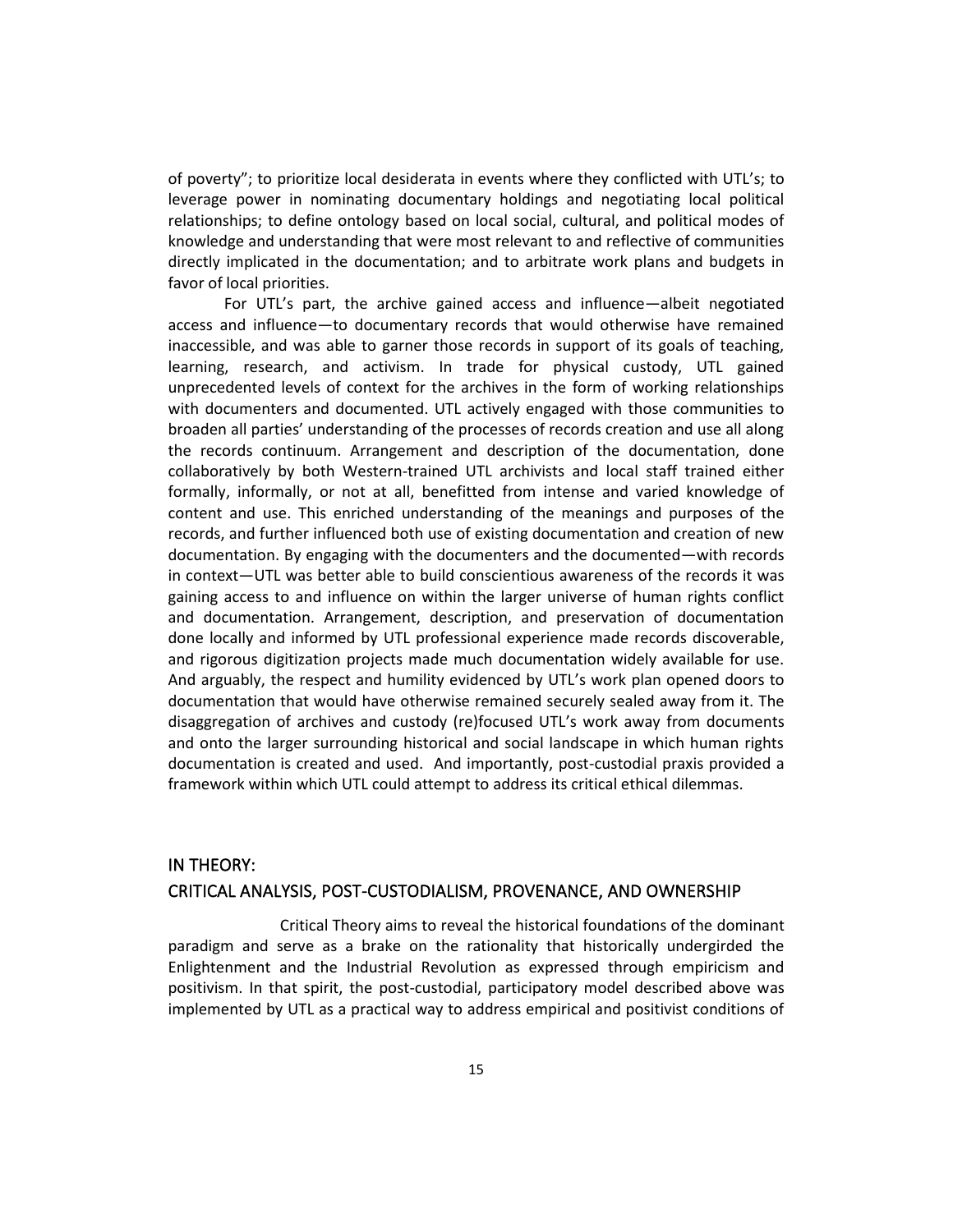unequal power, institutional mistrust, access and preservation. The post-custodial paradigm is supported on a more epistemological level when traditional custodial praxis—at least in Western archival tradition—is (re)considered through the lens of Critical Theory, which adds yet a deeper understanding to the role of custody and ownership in unequal power relationships involving archival documentation. Critical Theory especially challenges the liberal ideal of the archive that informs work in the areas of social justice and documenting marginalized or excluded communities.

Power in archives is a topic that has been well-considered in the archival literature, $^{21}$  but an examination of custody and archives power relationships that applies Critical Theory can refine our understanding of how that power is derived and manifested by challenging what archivists "know" to be true about their professional organizations and practices. Horkheimer and others in the Frankfurt School aimed especially to confront the dominant discourse of the status quo power structure not only to "understand the various facts in their historical development…but also to see through the notion of fact itself, in its development and therefore in its relativity."<sup>22</sup>

The Frankfurt School was critical of positivist approaches to the social sciences, especially positivism's ethical association with the idea of "the greatest good," and that social sciences could develop generalizable, rigid, rational laws the same way that natural sciences do. The critical theorists held that such a positivist view resulted in a hypostatization that gives "ontological status to a specific historical relation between the particular and general, the individual and society," "fetishization of aspects of the social process" that froze the status quo, and "decontextualization of the particular" resulting in loss of context and significant limitations on creative alternatives. Canadian archivist Terry Cook in his influential article "What is Past is Prologue" recognized the need to combat a tendency toward static positivist concepts of archival development in favor of "constantly evolving, ever mutating" thinking that adapts to changes in records, institutions, systems, and uses. $^{23}$  Archivists, Cook continued elsewhere, "are very much a part of the legacy of scientific rationalism"<sup>24</sup> in their work processes and selfconception.

The contemporary liberal Western conception of the archive should be provoked to welcome and sustain such a critical approach. Critical Theory's aims are

<sup>21</sup> Verne Harris, "The Archival Sliver: Power, Memory, and Archives in South Africa," *Archival Science* 2 (2002); Mark A. Greene, "The Power of Archives: Archivists' Values and Value in the Postmodern Age," *American Archivist* 72 (2009); Randall C. Jimerson, *Archives Power*: *Memory, Accountability, and Social Justice* (Chicago: Society of American Archivists, 2009); among others.

<sup>22</sup> Max Horkheimer, *Eclipse of Reason* (New York: Oxford University Press, 1947), 82.

<sup>&</sup>lt;sup>23</sup> Cook, "What is Past is Prologue," 20.

<sup>&</sup>lt;sup>24</sup> Cook, "Electronic Records, Paper Minds," 441.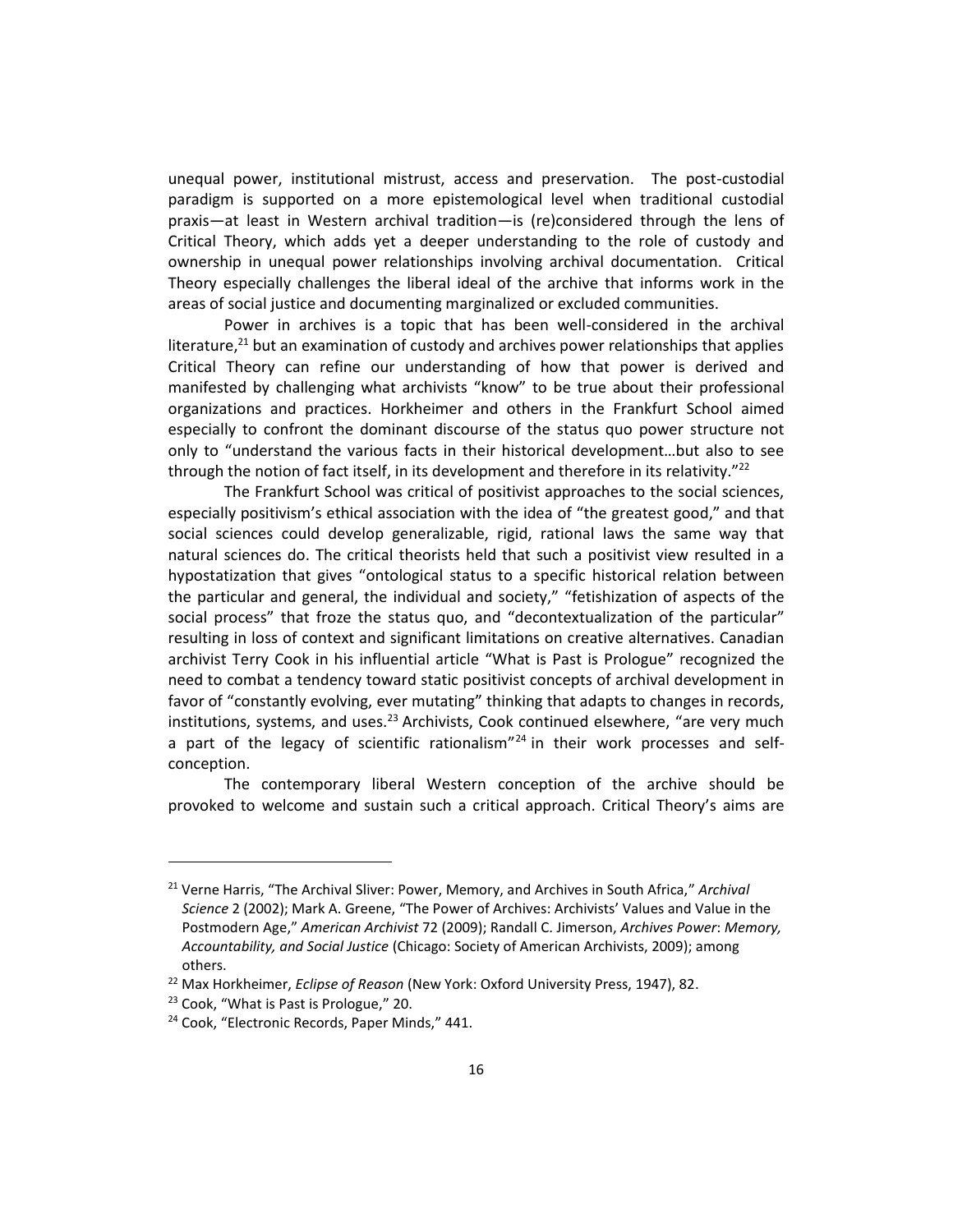epistemological, to "challenge dominant discourses"<sup>25</sup> and are often applied subjectively—a practice both familiar and comfortable for archives professionals who understand primary sources as subjective but valid perspectives on history. Michael Saren and Douglas Brownlie described critical perspectives as "modes of theorizing and research practices which regard knowledge and its related technologies as socially constructed and enacted; which take those practices to be historically and culturally contingent; and which are understood to shape and be shaped by vested interests and power."<sup>26</sup> Understanding through a Critical Theory lens the challenges that UTL's HRDI faced reveals a dominant discourse in Western archives and epistemological, structural, and ontological conditions demonstrating that archives can be agents of the status quo power structure and instruments of hegemony, and that power is often wielded and control maintained through principles and standards that reinforce and reify that existing power structure.

Archival principles such as provenance, order, custody, value, authenticity, and standardized systems of arrangement and description may fail to serve the interests of disadvantaged individuals and communities. When not critically tested, such principles have the potential to become agents of hegemony when they are doggedly, even unwittingly enforced by representatives of the dominant power.

Critical discourse has been developed in library literature with ontological or structural examinations of the industry often focused on the value and appropriate use of information technology. Archie Dick followed Michel Foucault's power and knowledge analysis in a call to recognize historically derived dominant discourse to "improve the critical consciousness of librarians as intermediaries" between information resources and the interests of power and privilege of the dominant discourse inscribed in Library and Information Studies theory. He called for "Transformers" to "highlight the deep assumptions of many professional tasks to reveal the scope and nature of bias embedded in selection policies and tools of access such as indexes and catalogs."<sup>27</sup> Such Transformers would recognize traditional classification schemes and indexes as agents that reproduce existing modes of scholarship and thought to a point where "innovative

 $\overline{a}$ 

<sup>&</sup>lt;sup>25</sup> Kelly McGrath, "Doing Critical Research in Information Systems: A Case of Theory and Practice Not Informing Each Other," *Information Systems Journal* 15 (2005), 86.

<sup>26</sup> Michael Saren and Douglas Brownlie, "Introduction to the Marketing Stream," in *Proceedings of the 1st Critical Management Studies Conference*, Willmott and Grugulis, eds. (University of Manchester Institute of Science and Technology, UK, 1999), quoted in McGrath, "Doing Critical Research in Information Systems," 89-90.

<sup>&</sup>lt;sup>27</sup> Archie L. Dick, "Library and Information Science as a Social Science: Neutral and Normative Conceptions," Library Quarterly 65 (1995), 229. Dick references Michel Foucault's *Power/Knowledge: Selected Writings and Other Interviews, 1972-1977*, edited by C. Gordon. Translated by C. Gordon, L. Marshal, John Mepham, and Kate Soper. New York: Pantheon, 1980.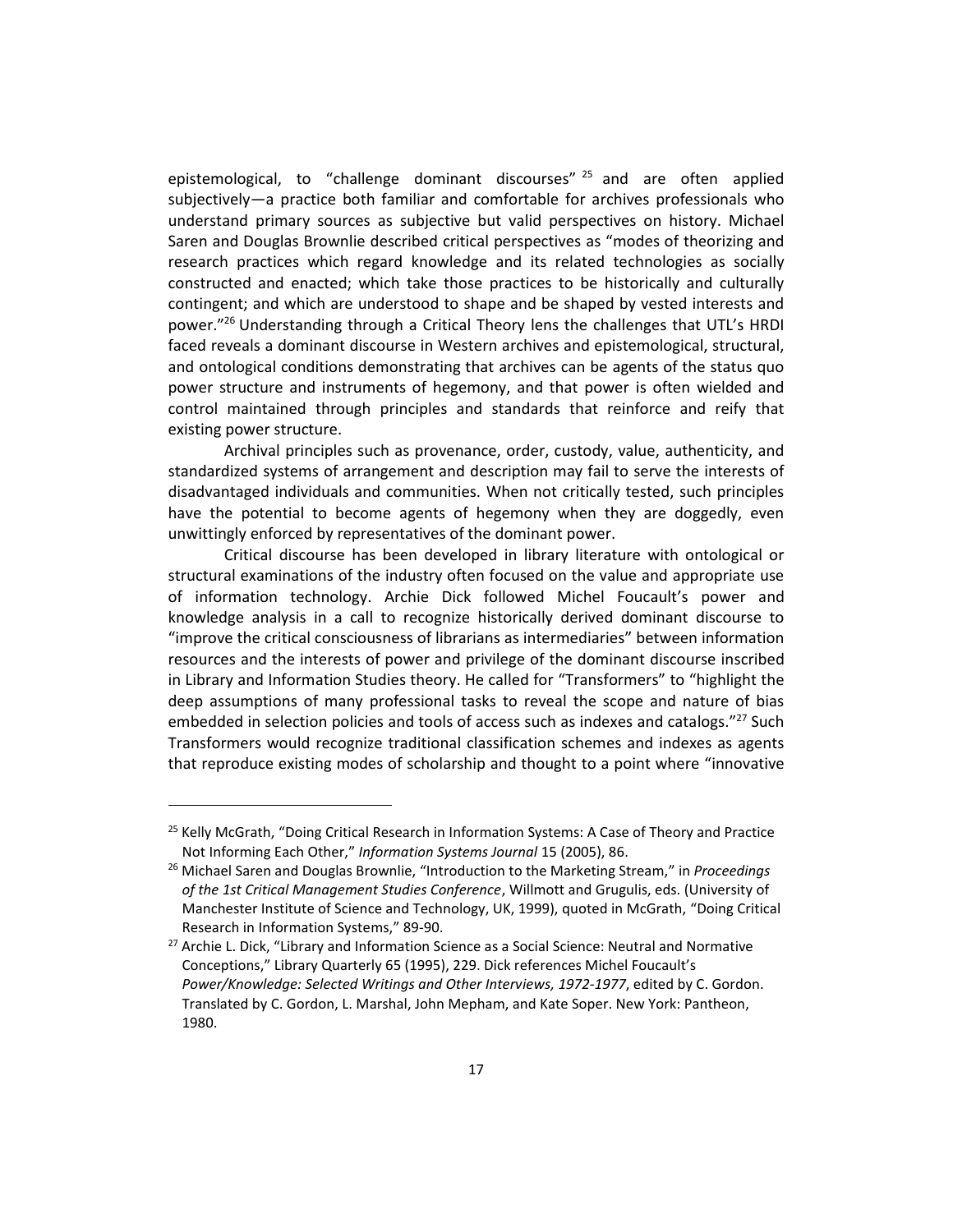scholarship is nearly impossible."<sup>28</sup> Dick's work reflected Horkheimer and Adorno's critical discussion of the culture industry that "reproduces, reinforces and strengthens dominant interpretations of reality; it schematizes, classifies, and catalogues for its customers and often represents a spurious reconciliation between society and the individual, identifying the latter with the former." <sup>29</sup> UTL's post-custodial model attempted to address such bias in selection policies and access tools by (re)locating at least some of that work outside the archive itself, and promoting alternative participatory appraisal and descriptive practices based on local community knowledge and understanding. The collaborative, participatory nature of the model means that such traditional practices based on Western historical development and positivist methodologies are still applied, but are at least diversified, challenged, and negotiated by alternative, local, community approaches.

Similarly, post-custodial praxis can also address indexing and cataloging systems that Joseph Tennis considered as possible tools of "objective violence"<sup>30</sup> when implemented without complete understanding of the consequences. Tennis called for taking "right action" to see that such systems engender benefit to the individuals, organizations, or communities that created the documentation or are documented. When produced at least in part, if not predominantly on the local level by individuals and organizations representing the communities documented rather than solely by institutional representatives trained, structured, and focused on standardization within the dominant paradigm, controlled vocabularies, indexes, and catalogs can (re)define ontologies and (re)position the documented from objects to agents. So, for example, oral histories of genocide survivors and perpetrators may be prioritized over print documentation for collection and description in a society with a strong oral tradition, and locally derived indices and descriptions may be devised to support peace-building activities rather than simply reflecting and reifying categories of conflict and violence.

Michael Winter asserted that the positivist approach of structural rationalization and specialization of information professionals like archivists and librarians has led to an "intensification" of industry standards and best practices required as minimal professional expectations. More specialized knowledge and infrastructure resources stringent controls for temperature and relative humidity, specialized (and expensive) storage containers and equipment, technically specialized digital platforms for cataloging and preservation, resource-intensive policies for digitization, severe security measures for access and use, etc.—are unavailable to many archives creators and

 $28$  Dick, "Library and Information Science as a Social Science," 229.

<sup>29</sup> David Held, *Introduction to Critical Theory: Horkheimer to Habermas* (Berkeley, University of California Press, 1980), 94.

<sup>&</sup>lt;sup>30</sup> Joseph T. Tennis, "Ethos and Ideology of Knowledge Organization: Toward Precepts for an Engaged Knowledge Organization," *Knowledge Organization* 40 (2013), 45.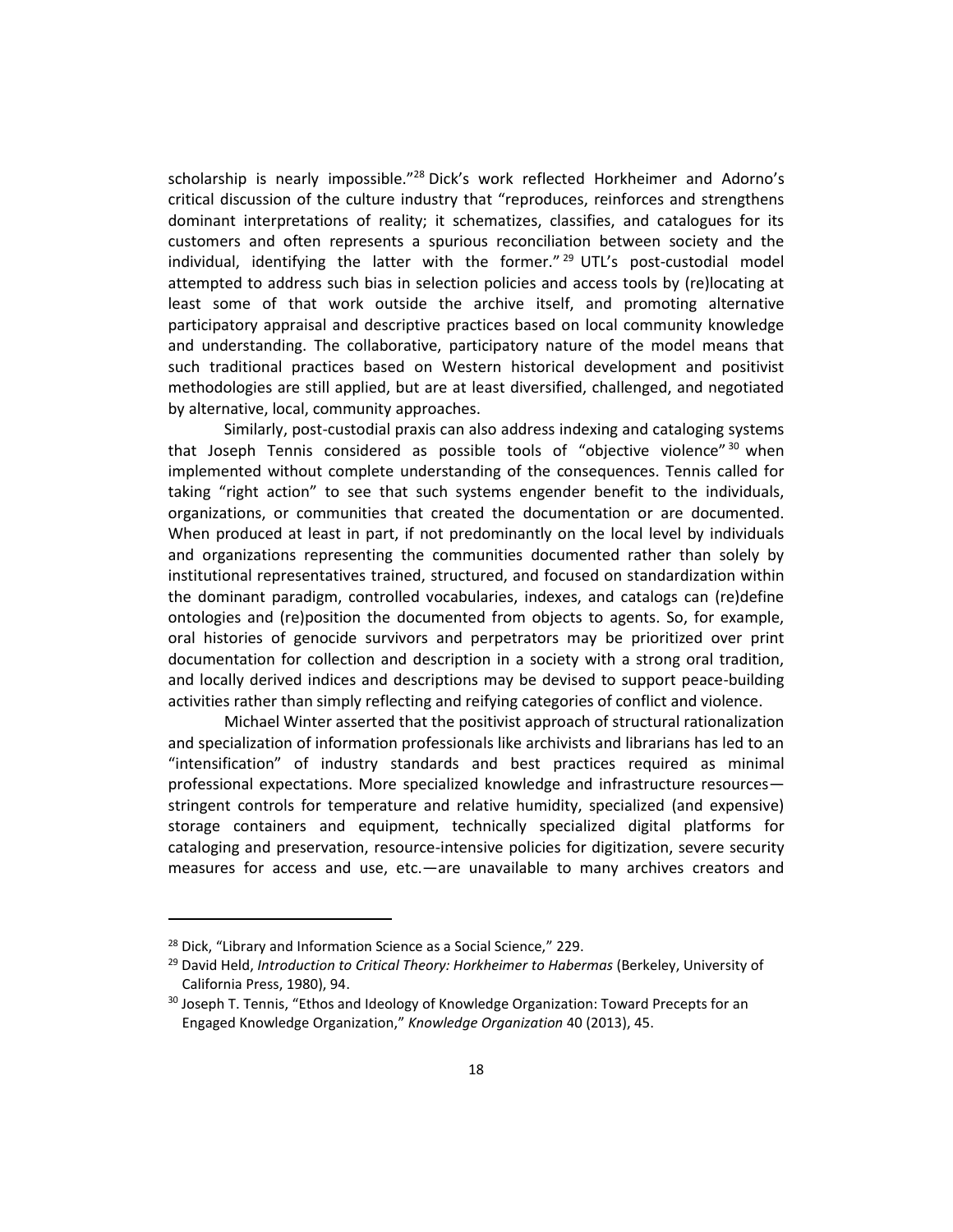scholars, perhaps especially in the Global South. The result is increased separation of archives and libraries from creators and users. This rationalization and alienation has critical implications to the understanding of value and the benefits of use that both creators and users—who are sometimes the same entity—have for the archive. The custodial paradigm that allows—even encourages—archivists to be "preoccupied with our own gardens" may exile both records creators and users from archival spaces. A post-custodial approach that provides increased opportunities for the archive to engage with creators and, to some degree, users can temper that intensification.

Archival literature has increasingly adopted a Critical Theory framework and recognized the presence of power inequities, privilege, and bias in the structures, principles, and standards of the field. Appeals in archival literature to democratize archives and empower historically marginalized communities have frequently targeted the traditional conceptions of ownership of records, provenance, and at times the custodial ethos.<sup>31</sup>

#### Archives as Agents of the Status Quo

In a brief but illuminating historical review of the centrality of custody to archives theory and development in the West, Jeannette Bastian illustrated how that history yielded a system of ownership and control that has favored the status quo of entrenched political and social power.<sup>32</sup> As traced by Bastian and Terry Cook<sup>33</sup>, the principles and practices of archives that are the foundation for today's dominant archival paradigm were devised by European and American governments that intensified particularly in the late  $19<sup>th</sup>$  and into the  $20<sup>th</sup>$  century. The 1898 Dutch Manual for the Arrangement and Description of Archives elucidated the concepts of provenance and original order—concepts that have particular meaning in the custodial paradigm relevant when control changes hands. U.S. National Archives' T.R. Schellenberg parsed the principle of archives' custodial obligation to include possession or physical custody, and legal responsibility or legal custody. Illinois State Archivist Margaret Cross Norton further developed the custodial obligations of archives to look beyond the government institution to include accountability to the public. The concept of custody was thus refined and revised until, in response to technological changes in records creation, access, and use, Wisconsin State Archivist and educator F. Gerald Ham challenged Schellenberg's requirement of physical custody in his 1980 Society of American

 $31$  Jeannette A. Bastian, "Taking Custody, Giving Access: A Postcustodial Role for a New Century," *Archivaria* 53 (2002); Cook, "Electronic Records, Paper Minds"; and Joel Wurl, "Ethnicity as Provenance: In Search of Values and Principles for Documenting the Immigrant Experience," *Archival Issues* 29 (2005).

<sup>&</sup>lt;sup>32</sup> Bastian, "Taking Custody, Giving Access."

<sup>33</sup> Cook, "What is Past is Prologue."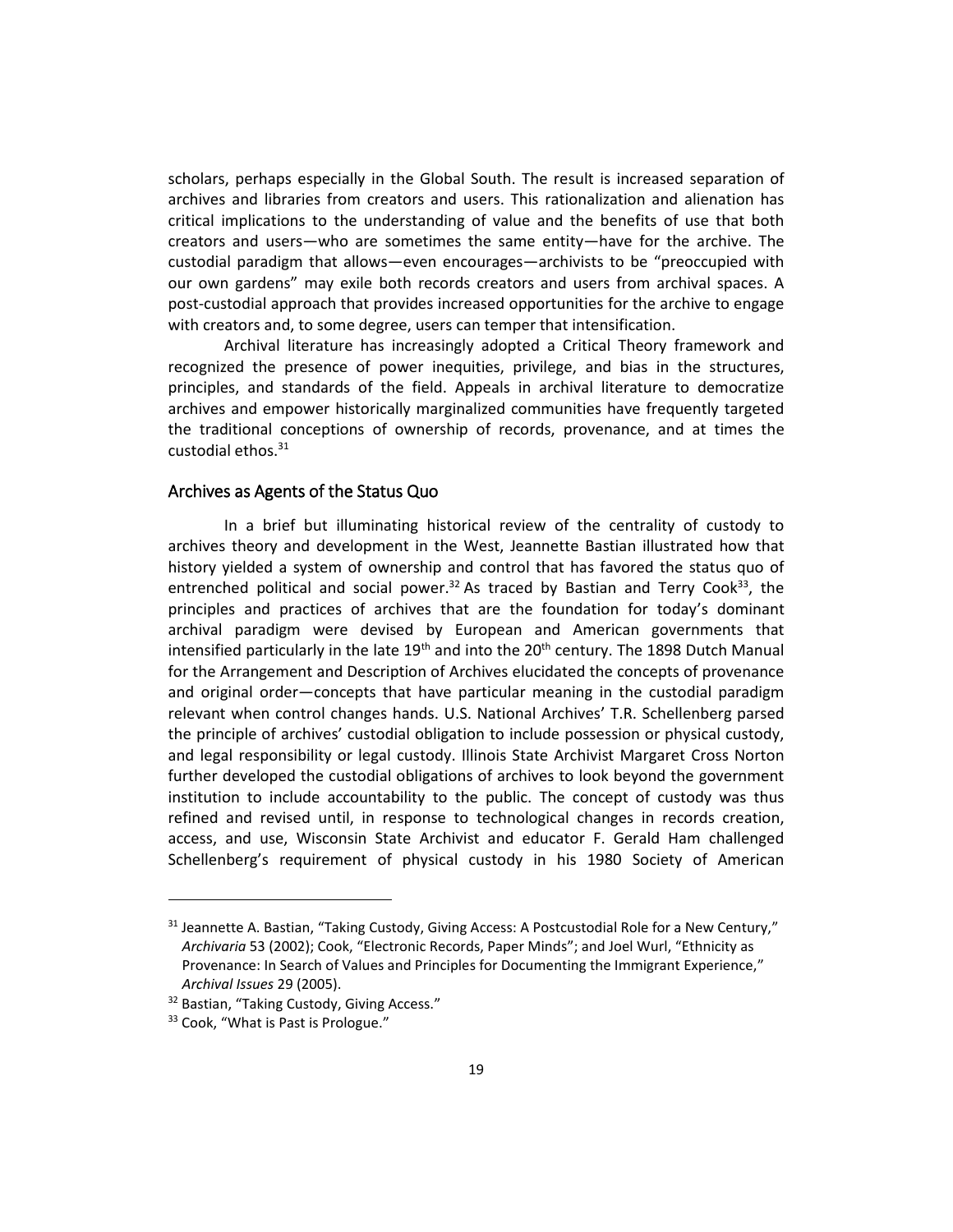Archivists presidential address "Archival Strategies for the Post-Custodial Era," quoted earlier.

Bastian's (and Cook's) brief history showed, among other things, that as with other archival principles, the historical evolution of the principle of custody in the West has been demonstrably and profoundly directed by the role of archives in government. This association between the development of archives principles and governments testifies to archives' role as agents of the status quo. Archives are not only informed by governments, they are also frequently organs of government; national archives, state archives, state and local historical societies, public libraries, and public universities represent a large proportion of the most influential archival institutions. As such they are a representative part of a major structural component of the dominant discourse. Other significant archival institutions such as corporate archives, private universities, and museums also represent vested interests of the status quo power structure such as business and academia. Additionally, archival praxis is driven by both parent organizations and by funders, and whether government or private, funding agencies equally represent that same power structure: government and the market. Flinn et al. pointed out that when independent community archives approach public funders for support, "there is almost certainly a trade-off in terms of a loss of autonomy and independence." <sup>34</sup> This, and the mistrust that marginalized or victimized communities express toward the mainstream institutions that most archives represent, indicates that archival institutions are often de facto institutions of the dominant Western (and Global North) liberal ideology. They are "the protagonists of the present distribution of power and property, harnessing the endogenous forces which centralize ownership and control, employ economic, political, and cultural means to defend the status quo."<sup>35</sup> UTL's Human Rights Documentation Initiative was thus thoroughly and identifiably—if unwittingly—grounded in dominant, liberal Western ideology as a state institution funded by the private foundation of an investment firm.

The progressive Western archives industry has acknowledged that the historical deficiencies of practice explicitly or implicitly arising from such systematic structural faults have resulted in underrepresentation of minority populations and marginalized communities. <sup>36</sup> The archives industry's democratic philosophies of service and representation recognize the democratizing and emancipatory power of archives. Archival institutions may try to address their institutional shortcomings through efforts to increase representation in collections and in the industry. This liberalizing impulse to

<sup>&</sup>lt;sup>34</sup> Flinn, Stevens, and Shepherd, "Whose Memories, Whose Archives?" 80.

<sup>35</sup> Max Horkheimer and Theodor W. Adorno, *Dialectic of Enlightenment* (New York: Herder & Herder, 1972), 158. Quoted in Held, *Introduction to Critical Theory*, 90.

<sup>36</sup> Randall C. Jimerson, "Archives for All: Professional Responsibility and Social Justice," *American Archivist* 70 (Fall/Winter 2007), 252-281.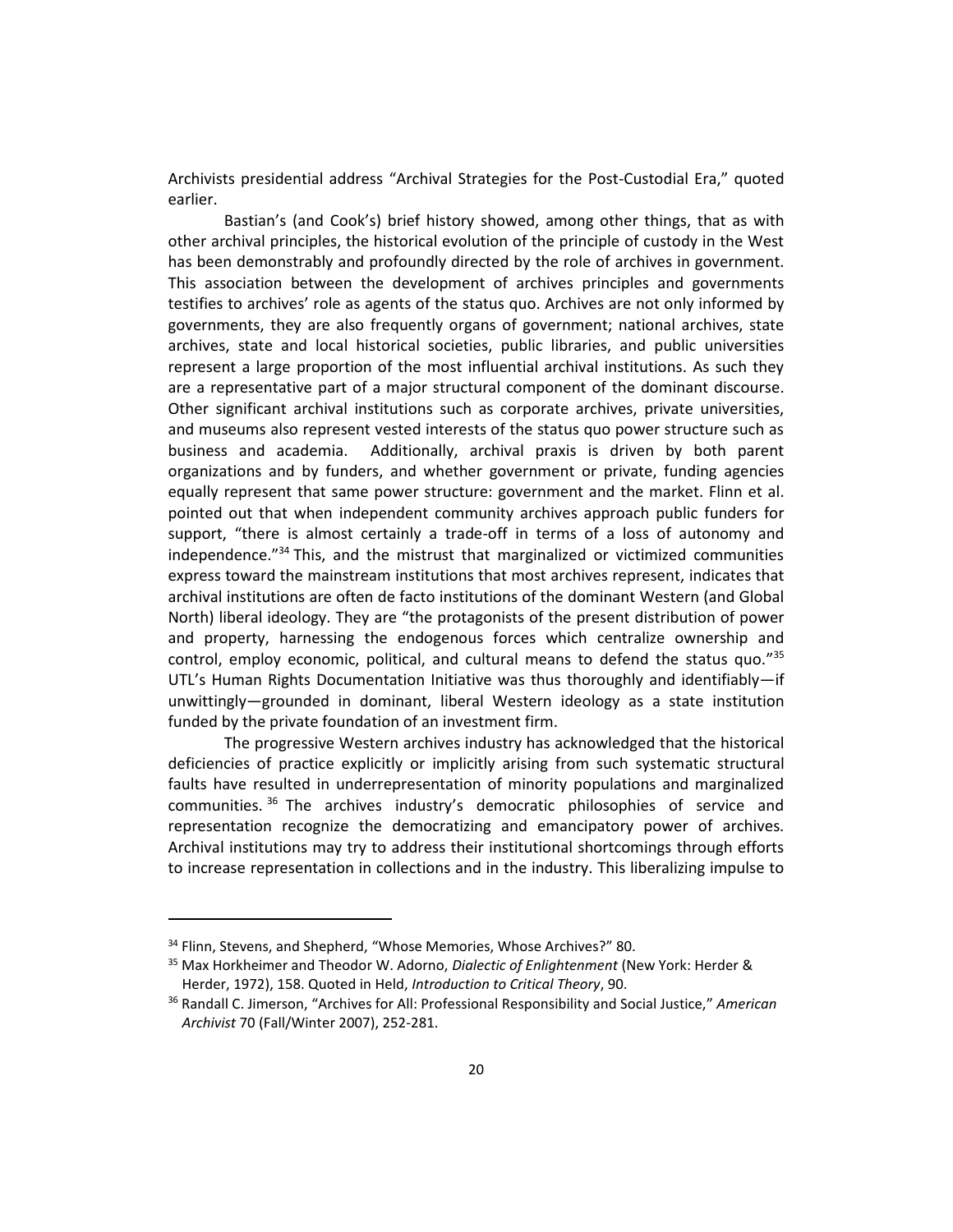include marginalized, subaltern, or counter-cultures can be seen to reflect a belief that "legitimization of that culture is a process of reification by institutions" $37$  such as archives. Jimerson has noted that "archives provide a forum to recognize and legitimize the role of disenfranchised groups in society."<sup>38</sup> That "recognition," however, may support reification of the power structure more than empowerment of the disenfranchised. And represented in collections or not, marginalized voices—be they indigenous populations, racial or ethnic minorities, the economically disadvantaged, non-dominant language speakers, the alternatively-educated, or others—may be systematically, structurally excluded from, or at least face significant obstacles to access to public institutions and professional education. Additionally, professional requirements for education and certification that legitimize practice can affirm the dominant discourse and may be a mechanism of exclusion implemented by institutional employers and funding organizations. Archives can be seen as agents of hegemony, using their positions of privilege to instill values and enforce policies on the less powerful. Critical Theory aims to shine a light on hegemonic practice. As Bastian noted, "Control of the records meant control of the subjects of the records."<sup>39</sup> This may be obvious for colonial records, but is no less true of others. Critical Theory proposes that as agents firmly embedded in and imbued by the dominant discourse, archivists and archival repositories can be neither neutral nor objective, so they should be critical. Archives are domains of power; archivists and archival repositories, recognizing themselves and their institutions as agents of status quo power structures, should not be. Archives and archivists should empower rather than wield power. Jimerson warned archivists to be "alert for subtle shadings of bias and privilege," <sup>40</sup> but that alertness, while important, may also be insufficient. In circumstances where such bias and privilege may be harmful, critical praxis that can include the post-custodial paradigm, records in context provenance, and extended ownership rights may address that bias and privilege.

#### (Re)Defining Provenance and Ownership

Since the 1990s, a number of Western archival theorists and practitioners have begun to challenge the dominant archival paradigm. These archivists have proposed participatory archives models that reflect an overtly critical approach to archival theory and praxis in order to address "nationalism, surveillance, and the omission, diminution

<sup>&</sup>lt;sup>37</sup> Jenny Bossaller, Dinice Adkins, and Kim M. Thompson, "Critical Theory, Libraries and Culture," *Progressive Librarian* 34-35 (2010), 30.

<sup>&</sup>lt;sup>38</sup> Jimerson, "Archives for All," 268.

<sup>&</sup>lt;sup>39</sup> Bastian, "Taking Custody, Giving Access," 82.

<sup>40</sup> Jimerson, "Archives for All," 278.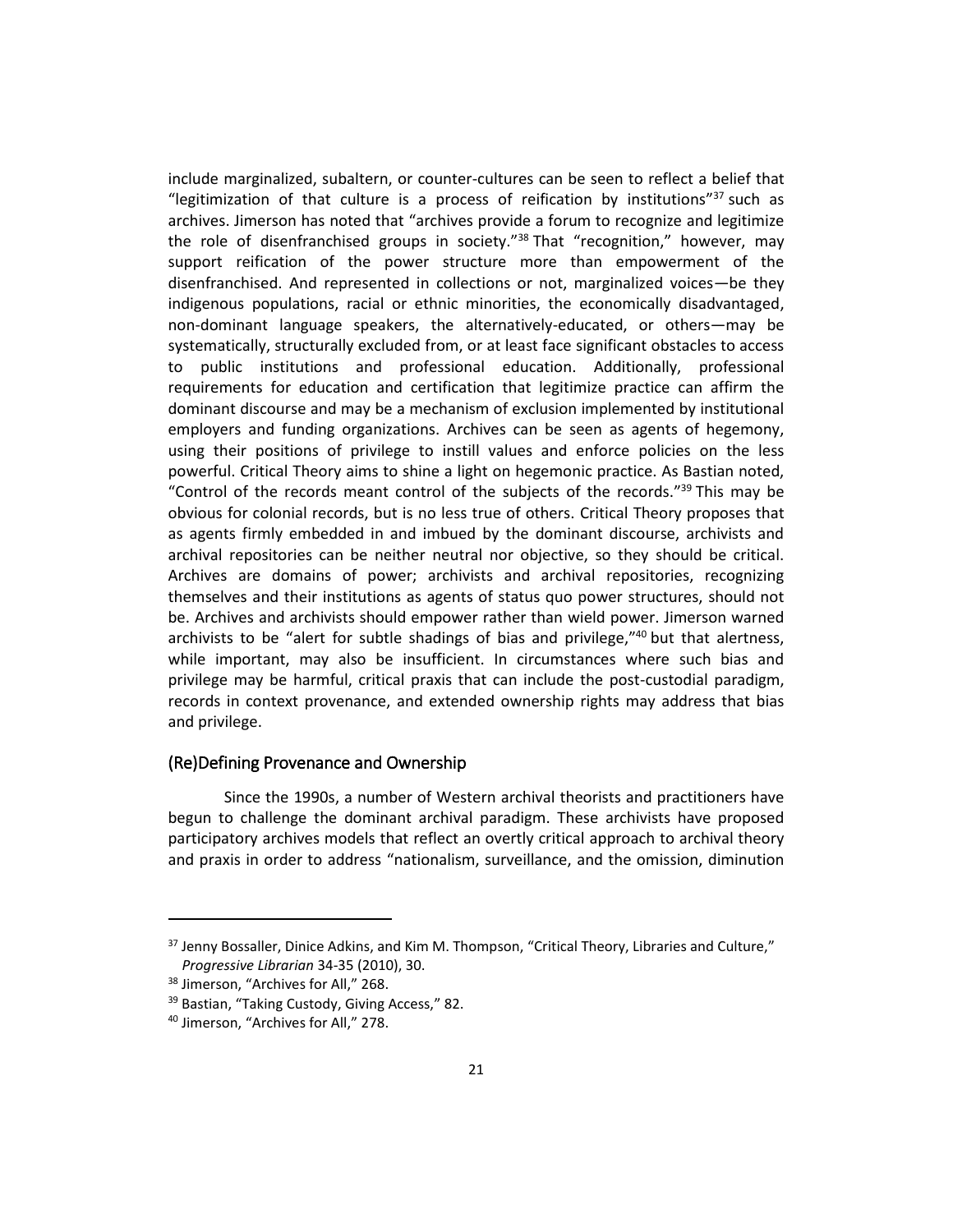or silencing of alternate narratives" in records repositories.<sup>41</sup> Many such efforts have been led by Australian and Canadian archivists concerned with the marginalization or exclusion of indigenous or First Nation populations from their own record and representation in national repositories. $42$  Such archivists have begun to recognize that "radical transformation is required to allow for multiple rights in records to be respected, acknowledged, represented and managed."<sup>43</sup> Participatory archives praxis as described by Shilton and Srinivasan brings the local community into discussion of appraisal, arrangement, and description with the goal to "respect the knowledge systems embedded within community contexts." <sup>44</sup> The alternative (to the Western archival standards) knowledge systems that result may (re)define provenance and ownership, and (re)introduce significant complexity into standard concepts. Provenance may take ambiguous or "parallel"<sup>45</sup> forms reflecting formation or function. And ownership rights may reside not with the entity that authored a record, but rather with the entity represented in it.

The participatory archives model aims to address critical deficiencies in archives by opening doors to marginalized populations to create an archival "third way"<sup>46</sup> where provenance and ownership are contested and negotiated. The post-custodial model may move praxis further than a third way, into a third space where custody is no longer a requirement or a contention, and ownership can be leveraged by the creator and

 $41$  Sue McKemmish and Anne Gilliland, "Archival and Recordkeeping Research: Past, Present, and Future," in *Research Methods: Information, Systems, and Contexts*, ed. K. Williamson and G. Johanson, Prahran, Vic.: Tllde, 2013. Also: Katie Shilton and Ramesh Srinivasan, "Participatory Appraisal and Arrangement for Multicultural Archival Collections," *Archivaria* 63 (2007); Livia Iacovino, "Rethinking Archival, Ethical and Legal Frameworks for Records of Indigenous Australian Communities: A Participant Relationship Model of Rights and Responsibilities," *Archival Science* 10 (2010).

 $42$  locavino, "Rethinking Archival, Ethical and Legal Frameworks for Records of Indigenous Australian Communities;" Raymond Frogner, "'Lord, Save Us from the Et Cetera of the Notary': Archival Appraisal, Local Custom, and Colonial Law," *Archivaria* 79 (2015); Monash University Information Technology, "Koorie Archiving System (KAS),"

http://www.infotech.monash.edu.au/research/about/centres/cosi/projects/kas/.

<sup>&</sup>lt;sup>43</sup> Evans, et al., "Self-determination and Archival Autonomy: Advocating Activism," 355.

<sup>44</sup> Shilton and Srinivasan, "Participatory Appraisal and Arrangement for Multicultural Archival Collections."

<sup>&</sup>lt;sup>45</sup> Chris Hurley, "Parallel Provenance (If these are your records, where are your stories?)," http://infotech.monash.edu/research/groups/rcrg/publications/parallel-provenancecombined.pdf.

<sup>&</sup>lt;sup>46</sup> Anne Gilliland and Sue McKemmish, "The Role of Participatory Archives in Furthering Human Rights, Reconciliation and Recovery," *Atlanti* 24 (2014). The first and second ways described by Gilliland and McKemmish are traditional archives and community archives.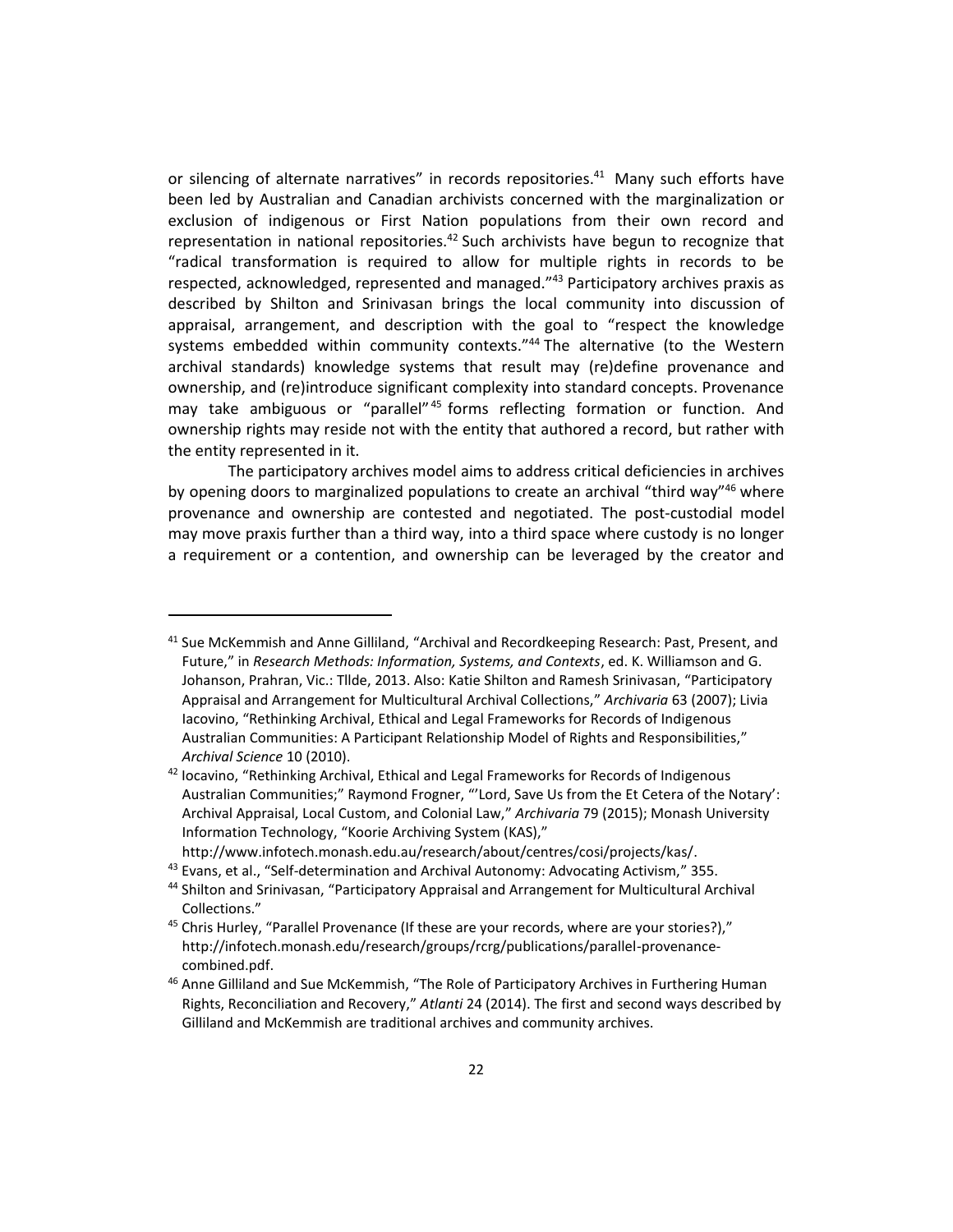subject community. In the post-custodial model, it may be the archival institution that is the "participant" in a (re)allocation of power very at odds with traditional praxis.

In the post-custodial paradigm, calls for participation and "archival autonomy"<sup>47</sup> redefine provenance and ownership, and recontextualize the work of archives to seek knowledge and understanding rather than just documentation and control., The goal of such efforts is to better represent not just documents but the "actions, programmes, and functions behind those processes...from the records to the acts of recording."<sup>48</sup> This (re)definition of provenance and ownership in the participatory and post-custodial paradigms thus describes a deeper engagement with records creators. In the postcustodial paradigm archivists, for example, do not simply claim responsibility for the records of the human rights activist organization in their custody, but rather (re)contextualize those records with other records from the same organization elsewhere, with individual leaders of the organization still further afield, with other organizations working toward the same or similar human rights goal, even with other records created by the same community. Provenance becomes not "where did the records in my institution come from?", but rather "what is the universe of records that my documents are a part of?" The context may be different for government intelligence data than for activist organizing, but the importance of that context to knowledge creation remains constant. This shifts the focus of archives description "from static cataloguing to mapping dynamic relationships."<sup>49</sup> The post-custodial paradigm says "most especially…that our traditional focus on caring for the physical things under our institutional custody will be replaced (or at the very least) enhanced by a focus on the context, purpose, intent, interrelationships, functionality, and accountability of the record and especially its creator and its creation processes."<sup>50</sup>

In a practical application of contextualized provenance to document the immigrant experience, Joel Wurl challenged the definition of provenance from a source, "referring to the individual, family, or organization which created or received the items in a collection,"<sup>51</sup> to encompass context in community or cultural representations, particularly ethnicity, a socially constructed group identity. Wurl described the ethnicity construct's relational contexts as "dynamic and mutable over time," <sup>52</sup> much like the records such a construct creates. This reconceived provenance prioritizes the records creation as context over the record as document, and as Wurl acknowledged, "poses a

<sup>&</sup>lt;sup>47</sup> Evans et al., "Self-determination and Archival Autonomy."

<sup>48</sup> Cook, "Electronic Records, Paper Minds," 410-411.

<sup>49</sup> Ibid., 416.

 $50$  Ibid., 418.

<sup>&</sup>lt;sup>51</sup> Joel Wurl, "Ethnicity as Provenance: In Search of Values and Principles for Documenting the Immigrant Experience," *Archival Issues* 29 (2005), 67.

<sup>52</sup> Ibid., 68.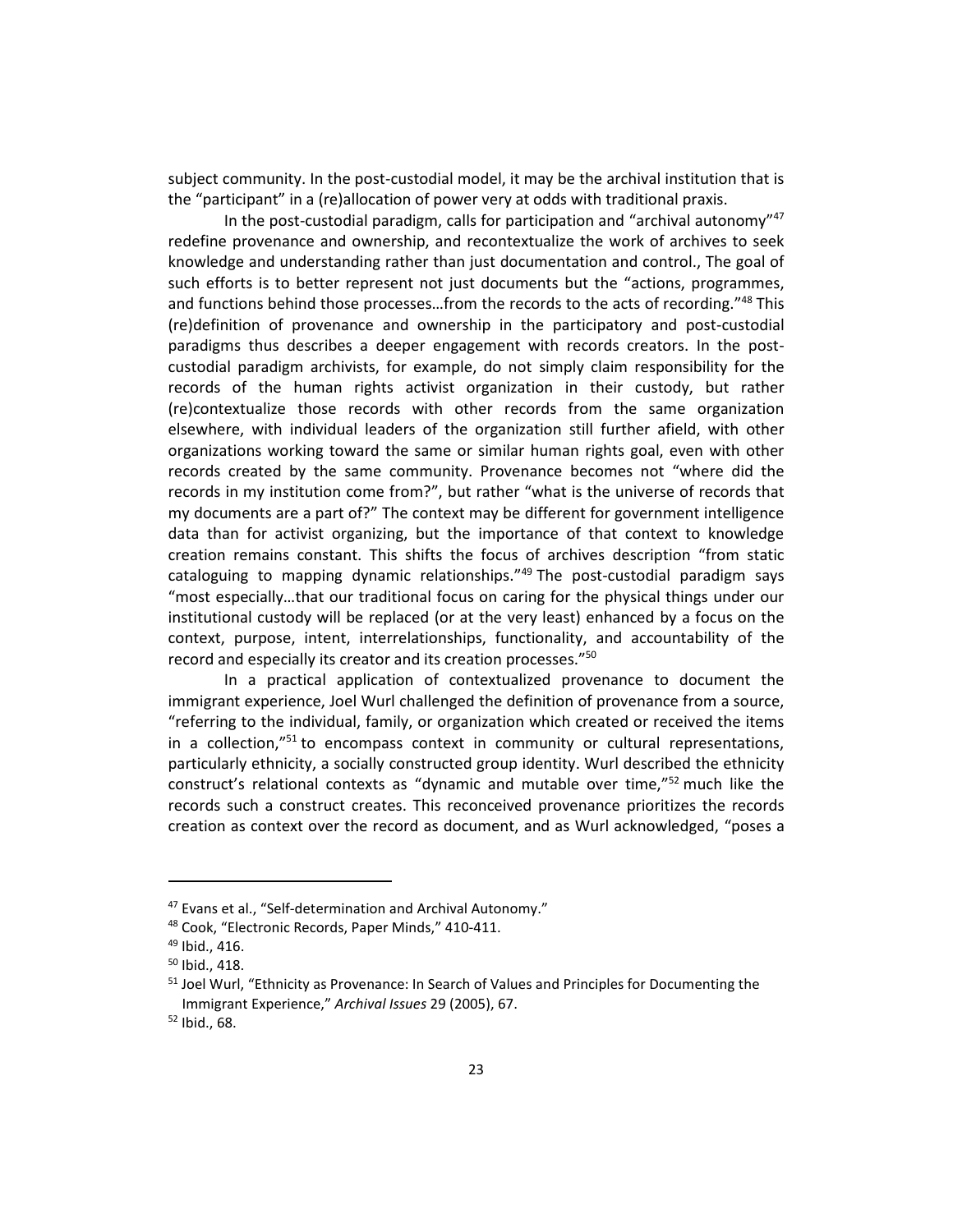fundamental challenge to traditional archival perspectives of custody and ownership"<sup>53</sup> that confront traditional archives systems of jurisdiction and responsibility. It can strengthen the archives' connection and obligation to the record creator, and call the archivist to shift from the role of custodian to one of steward. The post-custodial paradigm implies a shift in the power structure of archives away from the record in custody, to the process and context of the record's creation—from the archive to the creator.

Physical and legal custody of records in archives repositories have been central to leveraged and negotiated power among creators, repositories, and users. But in a post-custodial era, custody is no longer a mechanism for power negotiation and transfer from the creator to the repository, or in the repository-user dynamic. That is why Wurl's concept of stewardship is so powerful in its implications for custody, and the custodial ethos so significant to decontextualization of the documentary record in archives. If archives repositories take on the role of stewards obligated to creators and the context of records creation, physical custody and legal custody alike may become irrelevant. This is not to say that archival repositories can't become custodians of records, just that whether archives are custodians or not, their jurisdictions and obligations remain the same. And when custody becomes irrelevant, there is less materiality to the archival paradigm. The result may be, as Cook foresaw, "archives without walls."<sup>54</sup>

#### ARCHIVES IN THE BORDERLANDS

Verne Harris wrote that "the archive is politics." <sup>55</sup> In political theory, the custodial paradigm in archives can be considered to be particularist: clearly defined institutional boundaries distinguish rights and responsibilities. In political discourse, those boundaries are typically national borders.<sup>56</sup> A citizen of the United States who is arrested has a right to an attorney; a citizen of another country in their country may not. And a citizen from another country who comes to the United States may not—at best that right is disputed, at worst denied. If that person becomes a U.S. citizen, those rights and responsibilities are conferred. The right to an attorney is *particular* to a citizen's belonging to a country. In the custodial archives paradigm, rights and responsibilities are similarly conferred through the assumption of custody. Archives have the right to

<sup>53</sup> Ibid., 69.

<sup>54</sup> Cook, "Electronic Records, Paper Minds," 430.

<sup>55</sup> Verne Harris, "Archives, Politics, and Justice" in *Political Pressure and the Archival Record* (Chicago: Society of American Archivists, 2005), 173. Quoted in Randall Jimerson, "Archives for All," 261.

<sup>&</sup>lt;sup>56</sup> Robert W. Glover, "Radically Rethinking Citizenship: Disaggregation, Agonistic Pluralism and the Politics of Immigration in the United States," *Political Studies* 59 (2011).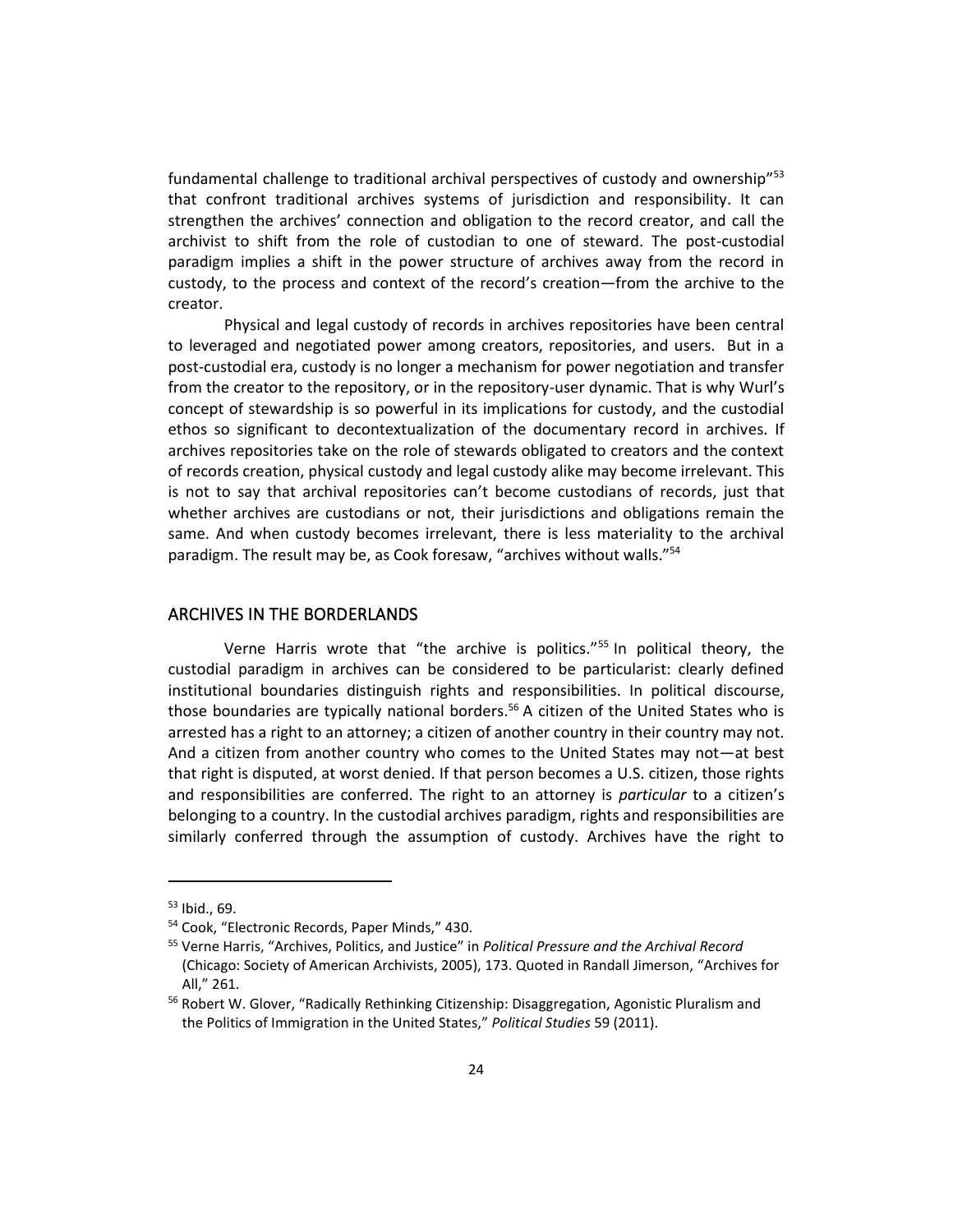provide access to documents in their custody, and the responsibility to preserve those documents, but have neither right nor responsibility for records not in their custody.

The post-custodial paradigm can liberate archives and archivists from the rigid particularist constrictions and introspective preoccupations of unique custody, and may open them to the recontextualized "larger historical and social landscape"<sup>57</sup> surrounding them. But for those records keepers who have identified with archives as discrete spaces and documentary holdings, "post-custodial"—a definition by negation—may be less than satisfying as an identity. What is an archive without walls, which is no longer defined by its repository or even its collection? Such definitions will persist—archives have institutional identities, missions and goals; they will continue to have collections. If not the archive itself, at least someone will have custody of records, the creator or the archive or some other party. But as Wurl described with the construct of ethnicity, those boundaries in the post-custodial paradigm become "dynamic and mutable" and hard to pin down.

In her groundbreaking theoretical work, Gloria Anzaldúa conceived of borderlands as "a third space that is neither one land nor the other but a new space that is a 'both/and' location."<sup>58</sup> Those in the borderlands navigate between two (or more) discrete environments. They balance and rebalance roles, identities, and expectations. Chiara Bambrilla described borderlands as "multi-dimensional sites of negotiation, contestation and struggle, as well as human-made processes that are discursively constructed." <sup>59</sup> Navigating between particularist environments in a thoroughly postmodern construct, the borderlands represents movement "'within and between' what were once sanctified as 'homogenous' communities."<sup>60</sup> Emmanuel Brunet-Jailly

 $\overline{a}$ 

<sup>&</sup>lt;sup>57</sup> Ham, "Archival Strategies for the Post-Custodial Era."

<sup>58</sup> Gloria Anzaldúa, *Borderlands: La Frontera*, 2nd ed. (San Francisco: Aunt Lute Books, 1999), 528. Quoted in Elisa S. Abes, "Theoretical Borderlands: Using Multiple Theoretical Perspectives to Challenge Inequitable Power Structures in Student Development Theory," *Journal of College Student Development* 50 (2009), 143. Anne Gilliland and Sue McKemmish have presented the participatory archive as a "third way" to model archives, the other two being the traditional archive and the community archive. Similarities and distinctions between their "third way" and Anzaldua's "third space" borderlands likely warrant further consideration.

<sup>&</sup>lt;sup>59</sup> Chiara Bambrilla, "Constructing a Relational Space Between 'Theory' and 'Activism', or (Re)thinking Borders," *ACME: An International E-Journal for Critical Geographies* 11 (2012), 217.

<sup>60</sup> Rosa Linda Fregoso, *The Bronze Screen: Chicana and Chicano Film Culture* (Minneapolis: University of Minnesota Press, 1993), 65. Quoted in Alejandra C. Elenes, "Reclaiming the Borderlands: Chicana/o Identity, Difference, and Critical Pedagogy, *Educational Theory* 47 (1997), http://web.b.ebscohost.com.ezproxy.lib.uh.edu/ehost/detail/detail?sid=3690f6c1- 76bd-4720-a5fd-

f64b464cba72%40sessionmgr113&vid=0&hid=110&bdata=JnNpdGU9ZWhvc3QtbGl2ZQ%3d%3 d#AN=9709114571&db=a9h.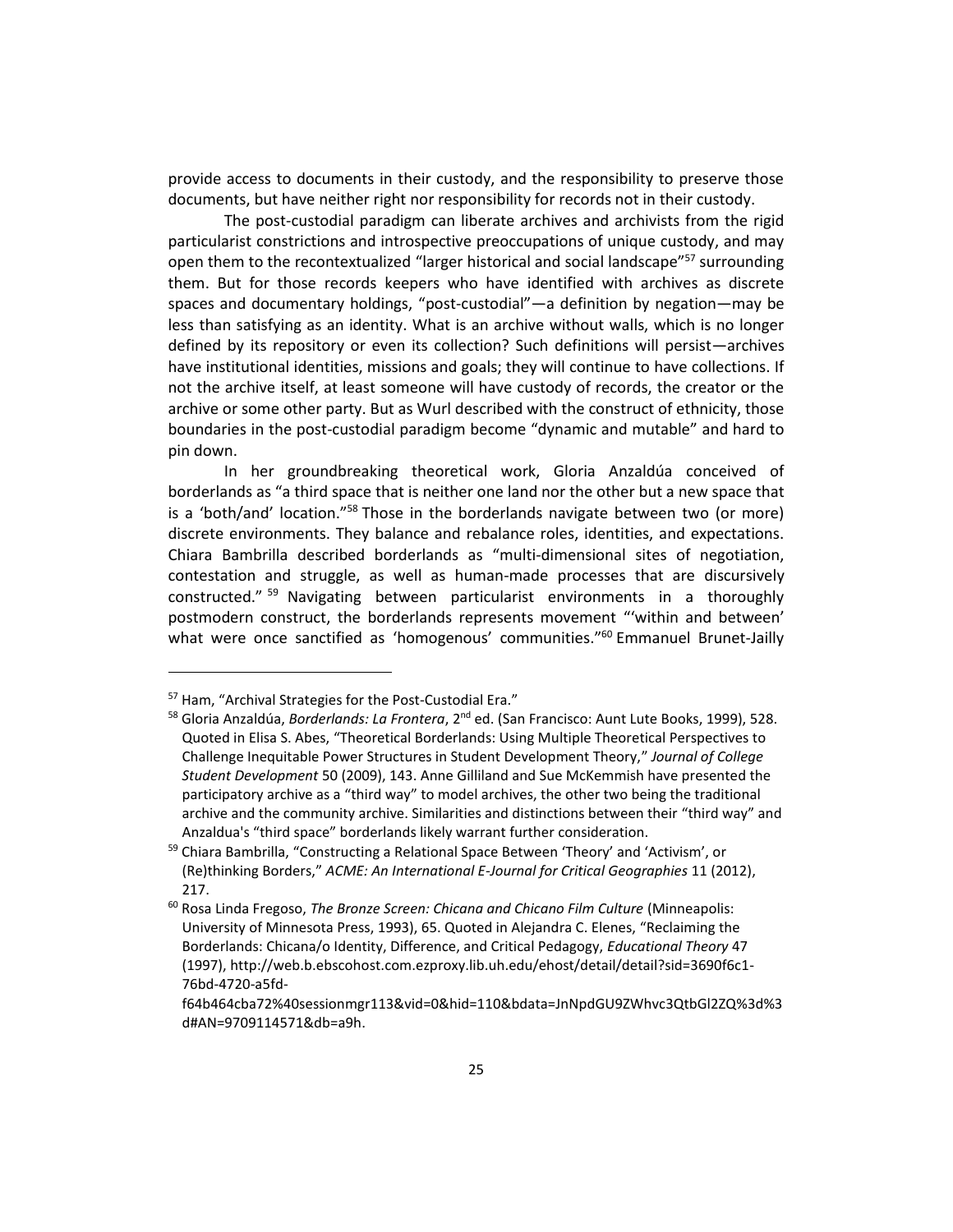observed that such borders, "are not just hard territorial lines – they are institutions that result from bordering policies – they are thus about people; and for most settled territories they are predominantly about inclusion and exclusion, as they are woven into varied cultural, economic and political fabrics. Bounded territories and borderlands are the outcome of the continual interactions and intersections between the actions of people (agency) within the constraints and limits placed by contextual and structural factors (structure)." 61

Archives have in fact long been positioned in borderlands, between creators, scholars, record keepers, technologists, historians, activists, educators, museums, and libraries. Post-custodial (re)conceptions of possession, legal obligations, stewardship, and context demand and enable archives and archivists to embrace their dynamic and mutable identities. Archival theories, principles, and practices in the postmodern age have slowly been leaving behind the particularist, positivist paradigms. The records continuum replaces the document life cycle, records in context redefines provenance, and macroappraisal prioritizes creation over content. Chief among these, the postcustodial paradigm disaggregates archives from the strictures of custody and enables archivists and archival repositories to look beyond institutional boundaries to engage in new ways with records, creators, subjects and users.

The stringent ethical demands and practical necessities encountered by the University of Texas Libraries' Human Rights Documentation Initiative placed it in the borderlands between activism and scholarship, between industry standards and marginalized communities, with the perspective of a manuscript repository and the challenges of an international non-governmental organization. UTL could have set policies based on the traditional archives paradigm insistent on clearly defined and documented custody of human rights documentation, but that would have either limited the records that it could have access to and provide access to, or posed ethical dilemmas of power inequality and dominant ideologies. Through a participatory implementation of the post-custodial paradigm, UTL moved to embrace a "both/and" location in that borderlands. UTL was able to (re)locate its work into the less defined but more dynamic borderlands within and between archives, creators, subjects, and users, and to (re)define praxis by recognizing genuine agency in marginalized and disempowered communities of documenters and documented.

 $61$  Emmanuel Brunet-Jailly, "Special Section: Borders, Borderlands and Theory: An Introduction," *Geopolitics*, 16 (2011), 3.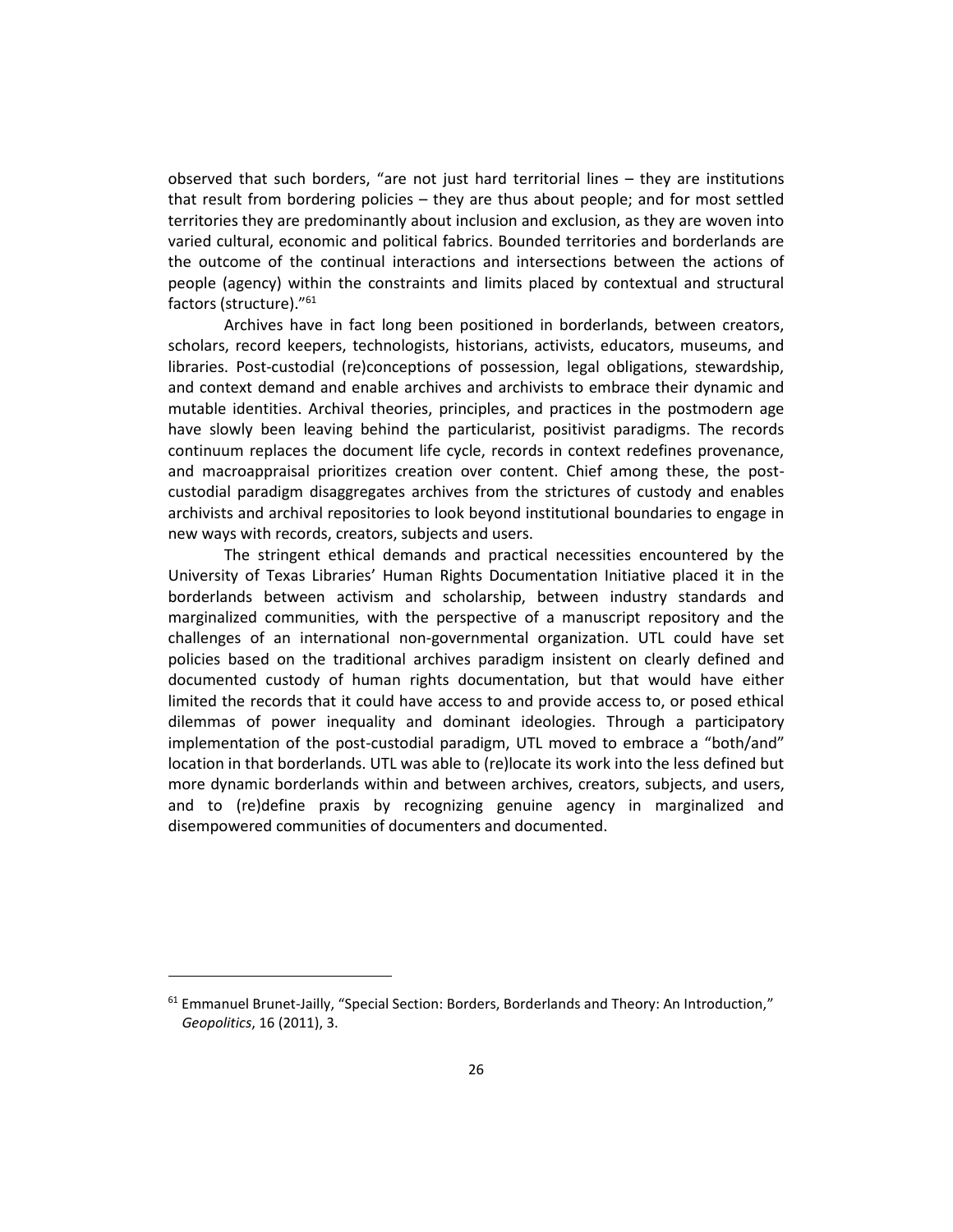#### **REFERENCES**

- Abes, Elisa S. "Theoretical Borderlands: Using Multiple Theoretical Perspectives to Challenge Inequitable Power Structures in Student Development Theory." *Journal of College Student Development* 50 (2009), 141-156.
- Bambrilla, Chiara. "Constructing a Relational Space Between 'Theory' and 'Activism', or (Re)thinking Borders." *ACME: An International E-Journal for Critical Geographies* 11 (2012), 215-221.
- Bastian, Jeannette A. "Taking Custody, Giving Access: A Postcustodial Role for a New Century." *Archivaria* 53 (2002): 76-93.
- Bell, Daniel A. "Introduction: Reflections on Dialogues Between Practitioners and Theorists of Human Rights." In *Ethics in Action: The Ethical Challenges of International Human Rights Nongovernmental Organizations*, edited by Daniel Bell and Jean-Marc Coicaud, 1-22. New York: Cambridge University Press, 2007.
- Bell, Daniel A., and Jean-Marc Coicaud, editors. *Ethics in Action: The Ethical Challenges of International Human Rights Nongovernmental Organizations*. New York: Cambridge University Press, 2007.
- Bossaller, Jenny, Denice Adkins, and Kim M. Thompson. "Critical Theory, Libraries and Culture." *Progressive Librarian* 34-35 (2010): 25-38.
- Brunet-Jailly, Emmanuel. "Special Section: Borders, Borderlands and Theory: An Introduction." *Geopolitics*, 16 (2011), 1–6.
- Caswell, Michelle. "Toward a Survivor-Centered Approach to Records Documenting Human Rights Abuse: Lessons from Community Archives." *Archival Science* 14 (2014): 307-322.
- Cook, Terry. "Electronic Records, Paper Minds: The Revolution in Information Management and Archives in the Post-Custodial and Post-Modern Era." *Archives & Social Studies* 1 (2007): 399-443.
- –––––. "What is Past is Prologue: A History of Archival Ideas Since 1898, and the Future Paradigm Shift." *Archivaria* 43 (1992): 17-63.
- Dick, Archie L. "Library and Information Science as a Social Science: Neutral and Normative Conceptions." *Library Quarterly* 65 (1995): 216-235.
- Elenes, C. Alejandra. "Reclaiming the Borderlands: Chicana/o Identity, Difference, and Critical Pedagogy." *Educational Theory* 47 (1997), 359. Accessed January 3, 2016, Academic Search Complete, EBSCOhost.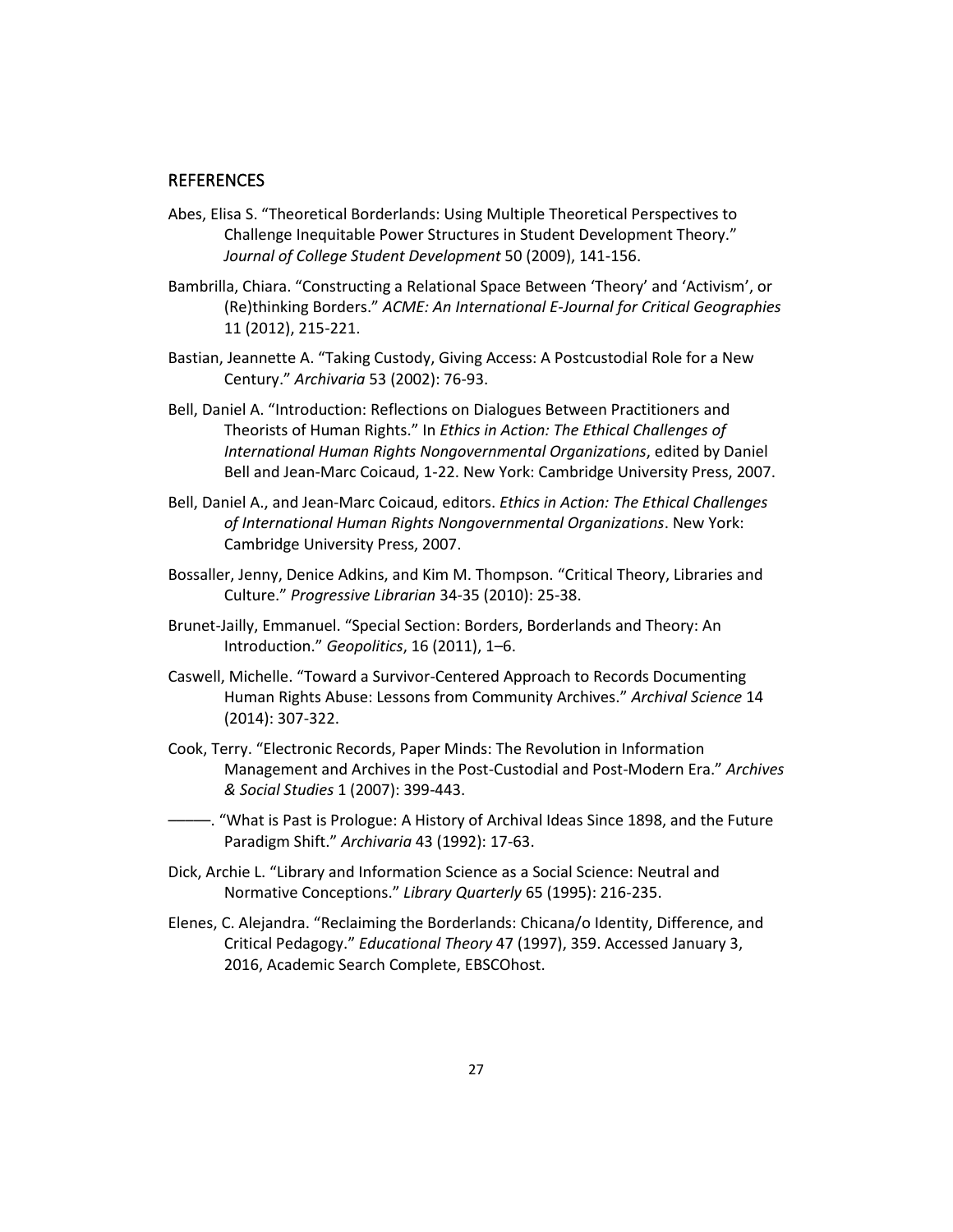- Evans, Joanne, Sue McKemmish, Elizabeth Daniels, and Gavan McCarthy. "Selfdetermination and Archival Autonomy: Advocating Activism." *Archival Science* 15 (2015): 337-368. DOI 10.1007/s10502-015-9244-6.
- Flinn, Andrew, and Mary Stevens. "'It is noh mistri, wi mekin histri.' Telling Our Own Story, Independent and Community Archives in the UK, Challenging and Subverting the Mainstream." In *Community Archives: The Shaping of Memory*, edited by Jeannette A. Bastian and Ben F. Alexander, 3-27. London: Facet, 2009.
- Flinn, Andrew, Mary Stevens, and Elizabeth Shepherd. "Whose Memories, Whose Archives? Independent Community Archives, Autonomy and the Mainstream." *Archival Science* 9 (2009): 71-86.
- Foucault, Michel. *Power/Knowledge: Selected Writings and Other Interviews, 1972-1977*, edited by C. Gordon. Translated by C. Gordon, L. Marshal, John Mepham, and Kate Soper. New York: Pantheon, 1980.
- Frogner, Raymond. "'Lord, Save Us from the Et Cetera of the Notary': Archival Appraisal, Local Custom, and Colonial Law," *Archivaria* 79 (2015): 121-158.
- Gilliland, Anne J., and McKemmish, Sue. "The Role of Participatory Archives in Furthering Human Rights, Reconciliation and Recovery." *Atlanti* 24 (2014): 79- 88.
- Glover, Robert W. "Radically Rethinking Citizenship: Disaggregation, Agonistic Pluralism and the Politics of Immigration in the United States." *Political Studies* 59 (2011), 209-229.
- González Quintana, Antonio. *Archival Policies in the Protection of Human Rights*. Paris: International Council on Archives, 2009.
- Greene, Mark A. "The Power of Archives: Archivists' Values and Value in the Postmodern Age." *American Archivist* 72 (2009), 17-41.
- Ham, F. Gerald. "Archival Strategies for the Post-Custodial Era," *American Archivist* 44 (1981), 207-216.
- Harris, Verne. "The Archival Sliver: Power, Memory, and Archives in South Africa." *Archival Science* 2 (2002): 63-86.
- Heath, Fred, Christian Kelleher, T-Kay Sangwand, and Kevin Wood. "Confronting Challenges of Documentation in the Digital World: The Human Rights Documentation Initiative at the University of Texas." In *Transforming Research Libraries for the Global Knowledge Society*, edited by Barbara Dewey, 165-178. Oxford: Chandos Publishing, 2010.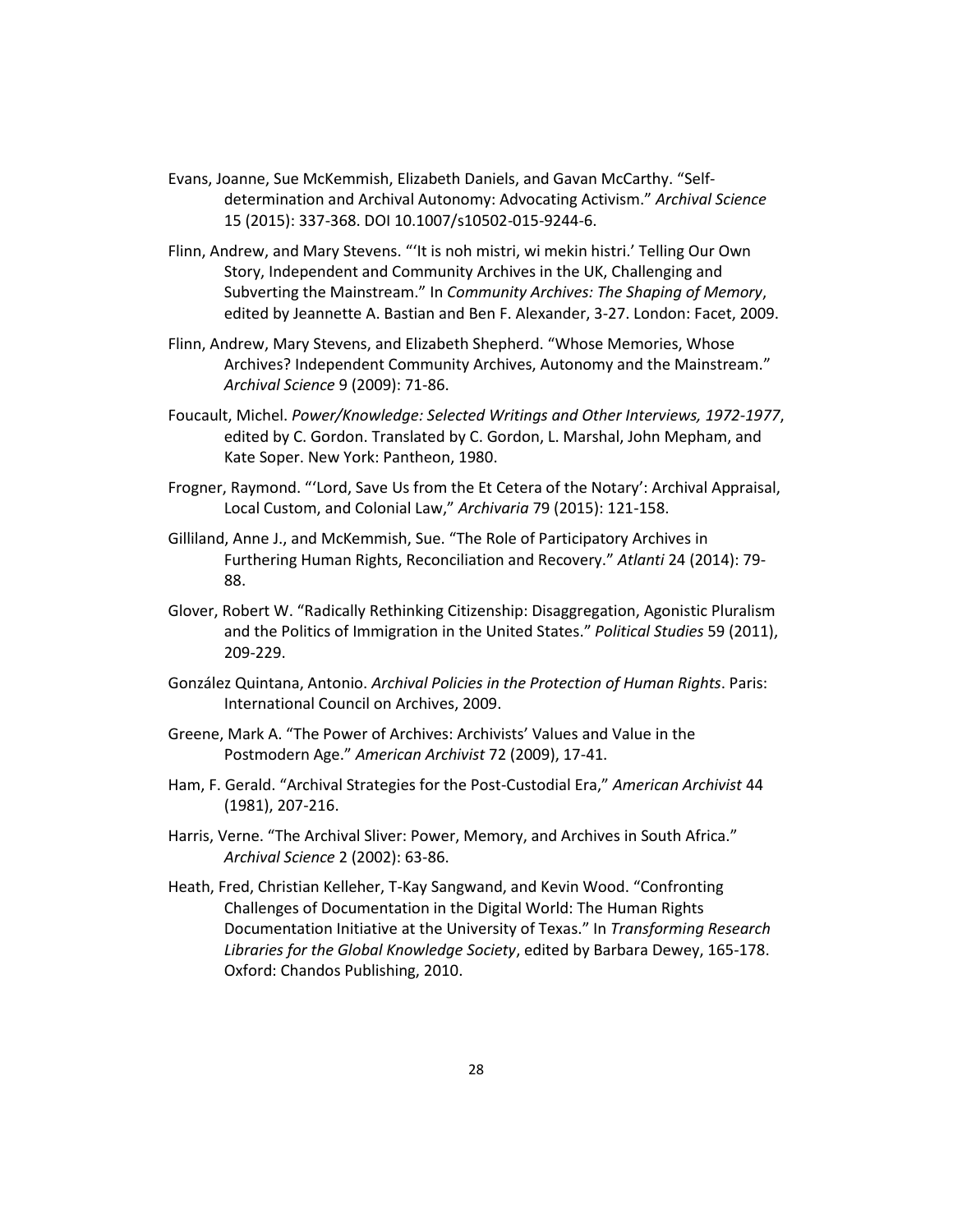- Held, David. *Introduction to Critical Theory: Horkheimer to Habermas*. Berkeley: University of California Press, 1980.
- Horkheimer, Max. *Eclipse of Reason*. New York: Oxford University Press, 1947.
- Hudson, Dave. "Unpacking 'Information Inequality': Toward a Critical Discourse of Global Justice in Library and Information Science." *Canadian Journal of Information and Library Science* 36 (2012), 69-87.
- Hurley, Chris. "Parallel Provenance (If these are your records, where are your stories?)." Accessed at http://infotech.monash.edu/research/groups/rcrg/publications/parallelprovenance-combined.pdf.
- Iacovino, Livia. "Rethinking Archival, Ethical and Legal Frameworks for Records of Indigenous Australian Communities: A Participant Relationship Model of Rights and Responsibilities." *Archival Science* 10 (2010): 353-372.
- Ibhawoh, Bonny. "Human Rights INGOs, the North-South Gap: The Challenge of Normative and Empirical Learning." In *Ethics in Action: The Ethical Challenges of International Human Rights Nongovernmental Organizations*, edited by Daniel Bell and Jean-Marc Coicaud, 79-98. New York: Cambridge University Press, 2007.
- Jimerson, Randall C. "Archives for All: Professional Responsibility and Social Justice. *American Archivist* 70 (2007): 252-281.
- –––––. *Archives Power: Memory, Accountability, and Social Justice*. Chicago: Society of American Archivists, 2009.
- Kagame, Paul. "20th Commemoration of Genocide Against the Tutsi." Presented at Amahoro National Stadium, Kigali, Rwanda, April 7, 2014. Accessed January 3, 2014 at http://www.paulkagame.com/index.php/speeches/nationalevents/1331-20th-commemoration-of-genocide-against-the-tutsi.
- Kelleher, Christian. "Catching Up: Human Rights Archives and Ethics Through the Lens of the University of Texas Libraries' Human Rights Documentation Initiative." Paper presented at The Antonym of Forgetting: Global Perspectives on Human Rights Archives conference, Los Angeles, California, October 18, 2013.
- Kelleher, Christian, T-Kay Sangwand, Kevin Wood, and Yves Kamuronsi. "The Human Rights Documentation Initiative at the University of Texas Libraries." *New Review of Information Networking* 15 (2010): 94-109.
- McGrath, Kathy. "Doing Critical Research in Information Systems: A Case of Theory and Practice Not Informing Each Other." *Information Systems Journal* 15 (2005): 85- 101.